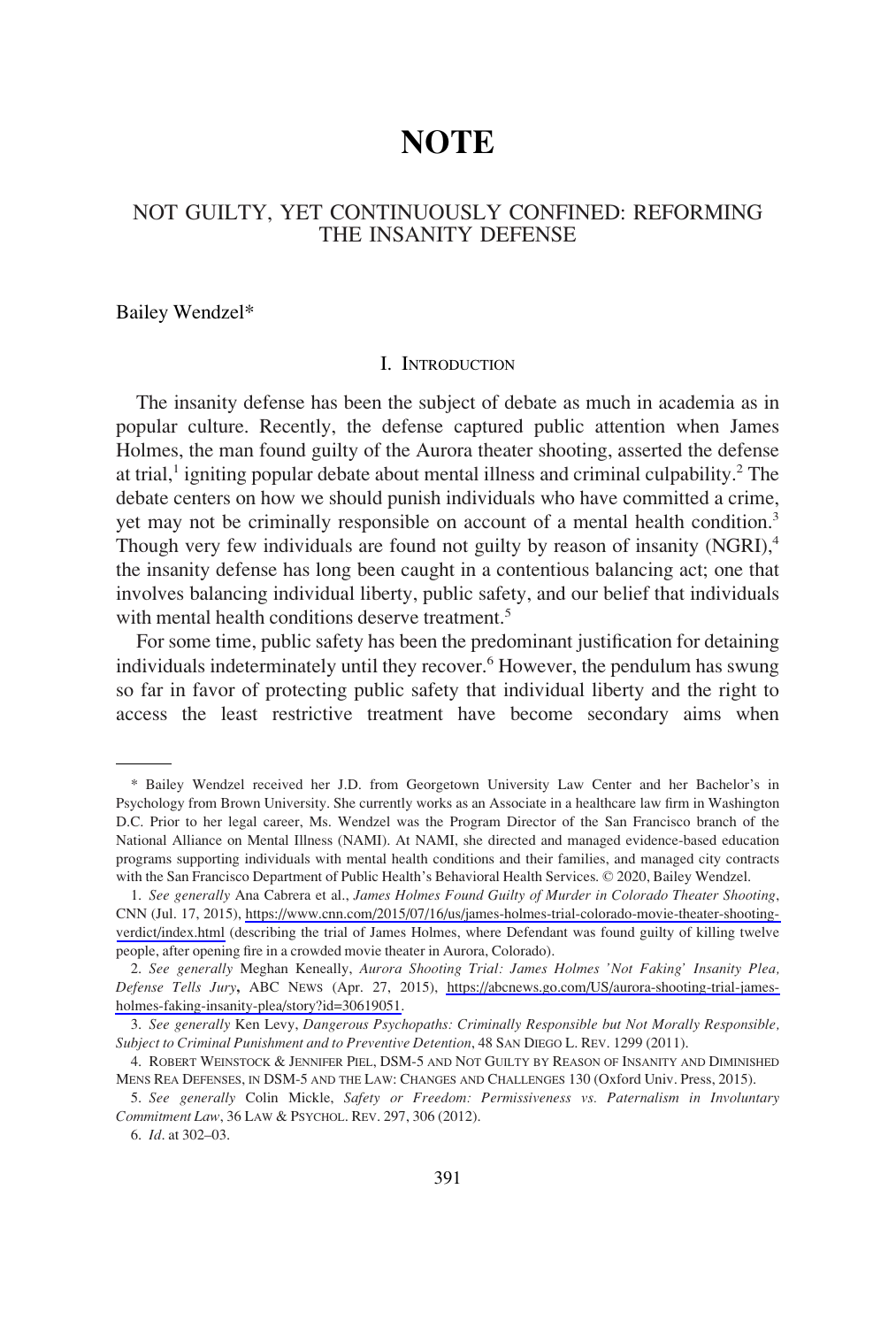considering release for NGRI individuals. A reformed system must reinstate a balance between the competing rights of individual liberty and public safety. To restore that balance, the courts and the mental health system must work in tandem with the goal of successfully integrating NGRI individuals back into our communities.

Reforming the insanity defense starts with challenging the notion that individuals found NGRI are inherently dangerous.<sup>7</sup> Certainly, public safety is a factor to be considered when deciding to release an individual found NGRI. However, many individuals found NGRI are confned for longer periods of time than those civilly committed to an inpatient psychiatric hospital, in part because of their presumed threat to public safety.<sup>8</sup> But when an individual reaches the maximum possible penal sentence they could have served if they had been convicted, the public safety justification weakens. $9$  If the individual had been convicted in criminal court, they would have already served time and been released back into the community.

This Note argues that when an NGRI individual reaches the maximum penal sentence, the standards governing their release should be substantially similar to involuntary commitment laws for civil mental health commitments. A strong body of Supreme Court equal protection jurisprudence supports this notion.<sup>10</sup> Treating these two classes of individuals substantially the same would involve providing NGRI individuals procedural protections they are not presently afforded: frequent case review, the burden of proof borne by the government, and consideration of less restrictive means of treatment. $11$ 

Instead of confning NGRI individuals in inpatient settings long past their maximum penal sentence, NGRI release laws should be constructed with the goal of releasing individuals back into community settings earlier. Indeed, less restrictive community treatments promote individual autonomy, recovery, and often prove

<sup>7.</sup> Indeed, many studies looking at criminal insanity recognize that predicting future dangerousness is often unreliable. *See* Adam Lamparello, *Using Cognitive Neuroscience to Predict Future Dangerousness*, 42 COLUM. HUM. RTS. L. REV. 481, 488–89 (2010). In addition, studies following NGRI individuals upon release show that the vast majority of these individuals successfully maintain their conditional release without further incident. These studies also advocate for moving insanity acquittees from the hospital environment to a supportive community environment. *See, e.g*., Michael A. Norko, et al., *Assessing Insanity Acquittee Recidivism in Connecticut*, 34 BEH. SCI. L. 423, 439 (2016); Michael J. Vitacco, et al., *Evaluating Conditional Release in Not Guilty by Reason of Insanity Acquittees: A Prospective Follow-Up Study in Virginia*, 38 LAW & HUMAN BEH. 346, 346 (2014). Despite this, current NGRI laws are predicated on the belief that NGRI individuals are dangerous. *See Jones v. United States, 463 U.S. 354, 364 (1983) (stating that since acquittees have been found to* be insane at the time they committed a criminal act, this "certainly indicates dangerousness").

*See* Mac McClelland, *When 'Not Guilty' is Life Sentence*, N.Y. TIMES MAGAZINE (Sep. 27, 2017), [https://](https://www.nytimes.com/2017/09/27/magazine/when-not-guilty-is-a-life-sentence.html) 8. [www.nytimes.com/2017/09/27/magazine/when-not-guilty-is-a-life-sentence.html](https://www.nytimes.com/2017/09/27/magazine/when-not-guilty-is-a-life-sentence.html) (describing states where NGRI individuals are confned for between fve to thirty years).

<sup>9.</sup> *See, e.g*., Baxstrom v. Herold, 383 U.S. 107, 111–12 (1966). ("[T]here is no conceivable basis for distinguishing the commitment of a person who is nearing the end of a penal term from all other civil commitments.")

<sup>10.</sup> *See generally* Jackson v. Indiana, 406 U.S. 715, 716 (1972); Humphrey v. Cady, 405 U.S. 504, 505 (1972); *Baxstrom*, 383 U.S. at 115 (1966). This topic will be taken up in detail in subsequent sections of this paper.

<sup>11.</sup> *See* discussion *infra* Part II.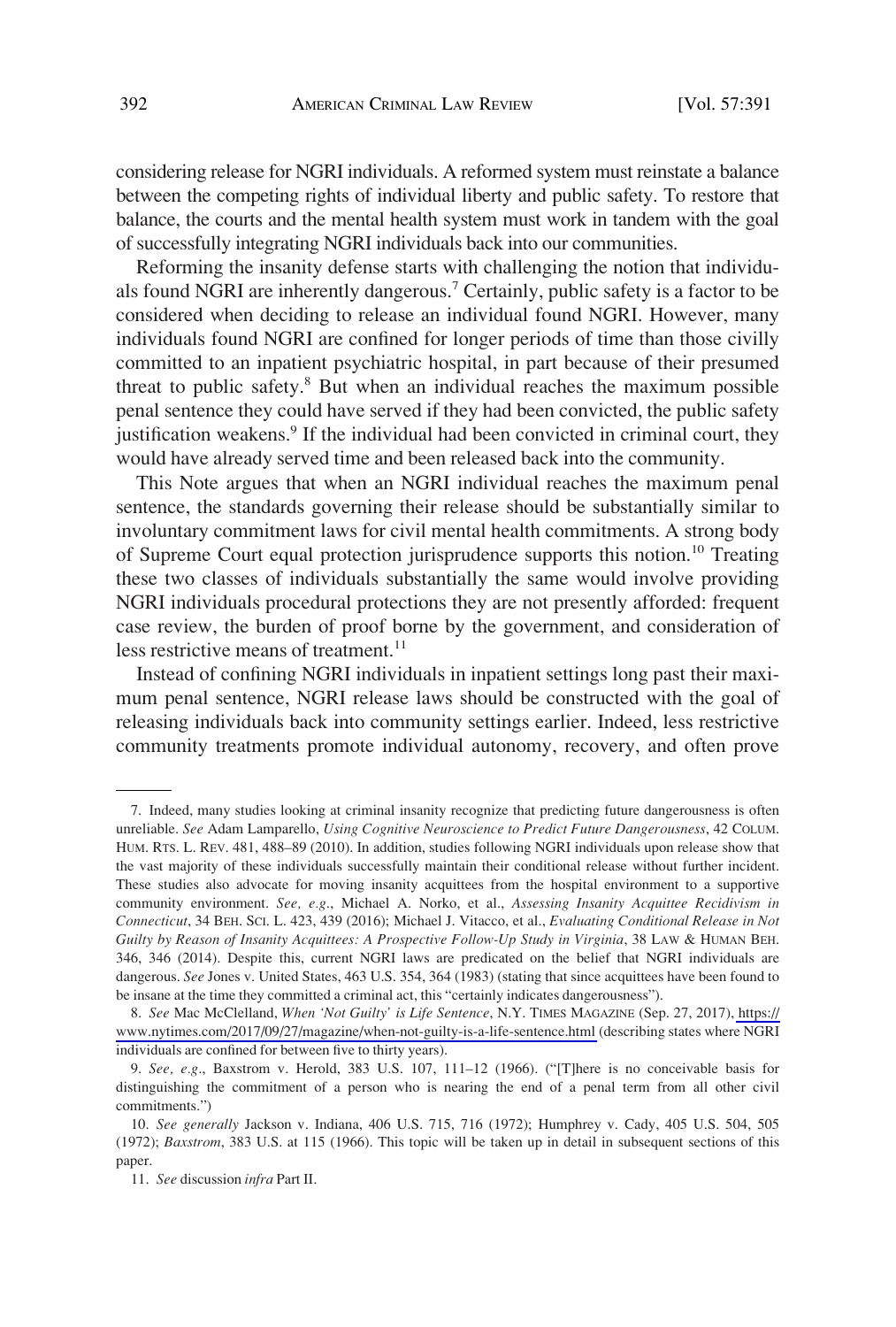more cost effective.<sup>12</sup> Therefore, reform around the insanity defense is needed to prioritize treatment in less restrictive settings and to increase options for conditional release. Achieving these reforms requires examining the policy rationale behind NGRI, as well as understanding the legal doctrine surrounding it and the gaps in legal precedent that can be used to push reform forward.

Part I provides background information addressing why reform is needed. Sections I.A and I.B cover background information on the insanity defense and modern legal defnitions of insanity. Sections I.C and I.D explore relevant Supreme Court case law and detail how these laws have been constructed to allow for continuous confnement of NGRI individuals. Part II outlines suggestions for reforming the insanity defense. Sections II.A and II.B address suggested changes to the burden of proof and procedural protections for NGRI individuals. Section II.C focuses on challenging the policy rationale that NGRI individuals are dangerous. Section II.D argues against relying on longterm confnement in an inpatient setting and instead offers alternative, less restrictive treatment methods for NGRI individuals in community settings. Finally, Section II.E covers how strategic litigation can ensure legal justifcations for confning NGRI individuals comport with modern understandings of treating mental health conditions.

# A*. Background on NGRI*

NGRI is derived from British common law and is based on the belief that individuals should not be punished if they cannot comprehend their crimes.<sup>13</sup> Over time, NGRI has received a negative perception from the public, especially amongst those who believe that NGRI is a way for criminals to escape the justice system.<sup>14</sup> This history is important to understand because it has contributed to the emphasis courts place on protecting public safety, especially when considering whether NGRI individuals should be released.15

In the United States, outrage at the insanity defense reached an all-time high when John Hinckley Jr. tried to assassinate President Ronald Reagan in the hopes of winning the affections of Jodie Foster.<sup>16</sup> When Hinckley was found not guilty by reason of insanity, the country was outraged.<sup>17</sup> Politicians equated the defense

<sup>12.</sup> *See* David De Matteo & Jennie Davis, *Mental Health Courts or Therapeutic Courts, in* THE ENCYCLOPEDIA OF CLINICAL PSYCHOLOGY 1792 (Robin L. Cautin & Scott O. Lilienfeld eds., 2015).

<sup>13.</sup> RISDON N. SLATE & W. WESLEY JOHNSON, THE CRIMINALIZATION OF MENTAL ILLNESS 326 (Carolina Acad. Press, 2008).

<sup>14.</sup> *See, e.g*., ANDREA L. ALDEN, DISORDER IN THE COURT: MORALITY, MYTH, AND THE INSANITY DEFENSE 93–94 (The Univ. of Alabama Press, 2018).

<sup>15.</sup> *See generally* Jeraldine Braff et al., *Detention Patterns of Successful and Unsuccessful Insanity Defendants*, 21 CRIMINOLOGY 439 (1983).

<sup>16.</sup> *Id*. at 78–80, 93.

*Id. See also* The Times Editorial Board, *Outrage Over Hinckley's Acquittal Changed American Law for*  17. *the Worse*, L.A. TIMES (July 28, 2016), [https://www.latimes.com/opinion/editorials/la-ed-hinckley-insanity-](https://www.latimes.com/opinion/editorials/la-ed-hinckley-insanity-20160727-snap-story.html)[20160727-snap-story.html.](https://www.latimes.com/opinion/editorials/la-ed-hinckley-insanity-20160727-snap-story.html)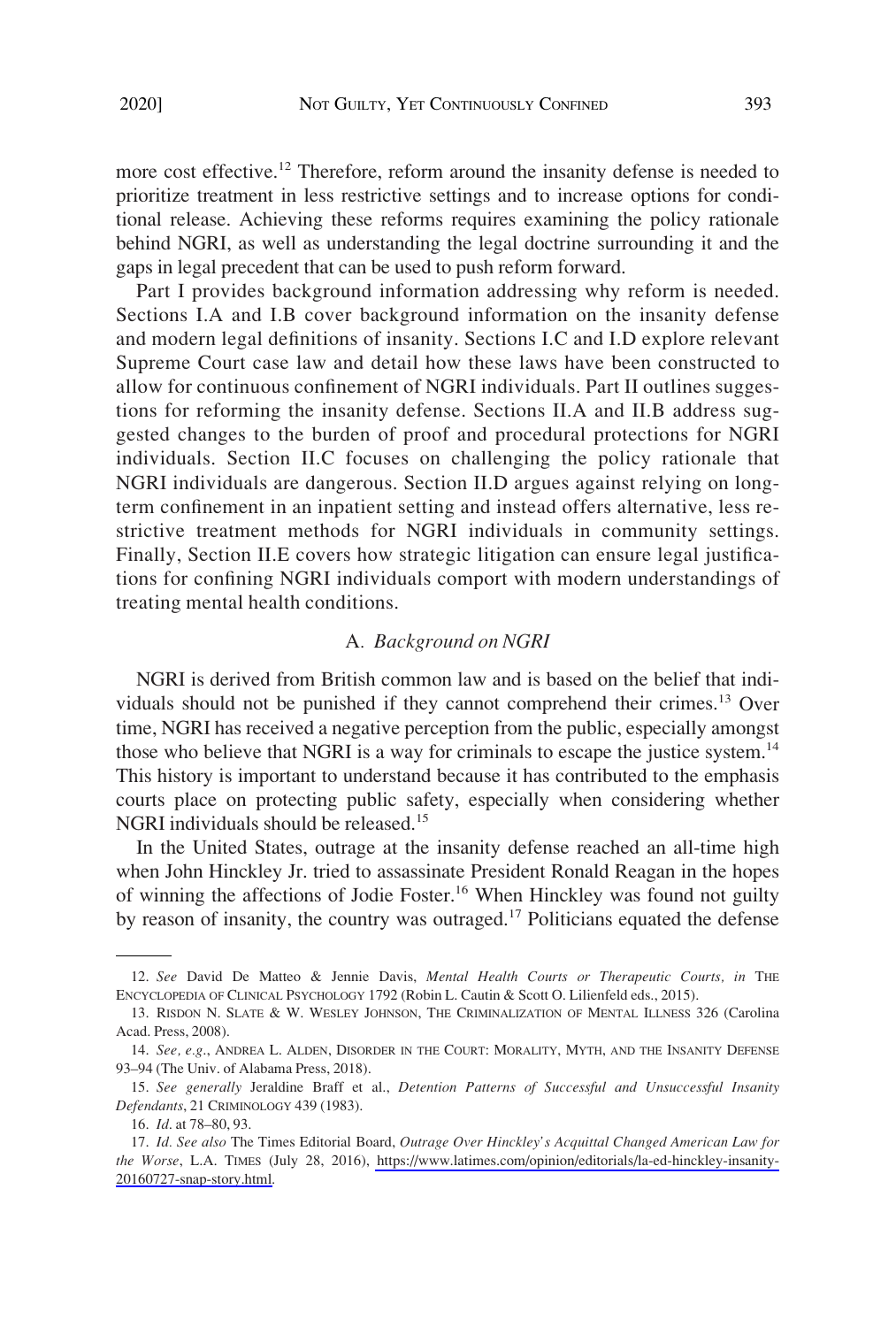to a free ride that pampered criminals.<sup>18</sup> As a result, courts and legislators emphasized the government's ability to confne NGRI individuals indefnitely to ensure the public's protection.19 These sentiments were meant to quell the country's outrage, but ultimately created a system that prioritized public safety above all else, and painted NGRI individuals as dangerous people in need of confnement in order to get well.<sup>20</sup> Since that time, it has been difficult both to successfully assert the insanity defense, and to be released from confinement once acquitted under NGRI statutes.<sup>21</sup>

Many states do not release data on the average length of time that NGRI individuals spend confned in a psychiatric hospital. However, experts estimate that "the national average confnement for NGRI individuals [is] around fve to seven years."<sup>22</sup> From the states where data can be collected, nearly 1,000 NGRI individuals have been hospitalized for fve to ffteen years, and more than 400 individuals have been hospitalized for more than fifteen years.<sup>23</sup> Of those 400, more than 100 individuals were hospitalized for longer than twenty fve years and at least sixty individuals for longer than thirty years.<sup>24</sup> These statistics exclude thousands of NGRI individuals for whom data cannot be collected.<sup>25</sup> And this trend of lengthy institutionalization continues despite the fact that there is no widely accepted body of research that suggests it leads to better treatment outcomes.<sup>26</sup>

Despite the lack of scientifc support, Supreme Court rulings have proclaimed that NGRI individuals can be confned in a psychiatric institution indefnitely.27 In *Jones v. United States*, defendant Michael Jones was charged with larceny, a misdemeanor, for attempting to steal a jacket from a Washington, D.C. department store.<sup>28</sup> Jones pleaded NGRI.29 By the time his case was heard in 1983, he had been confned by the state for eight years for an offense which carried a one-year maximum sentence.<sup>30</sup>

23. *Id*.

24. *Id*.

25. *Id*. ("The federal government doesn't collect data on forensic patients' lengths of stay, crimes or treatment. In some cases, neither do the state or local departments in charge of their custody. In 2015, [McCllelland] began collecting, via request or the Freedom of Information Act, all individual length-of-stay data by legal status that existed in each state and Washington. Colorado, Wyoming, Arkansas, Missouri, California, Maine, New Hampshire, Kentucky, Wisconsin, Delaware, New Jersey, Ohio and South Carolina said they simply didn't have that information.")

26. *Id*.

27. David S. Wisz, *States' Right to Confne Not Guilty by Reason of Insanity Acquittees after* Foucha v. Louisiana, 82 KY. L.J. 315 (1993).

28. Jones v. United States, 463 U.S. 354, 359 (1983).

29. *Id*. at 360.

30. *Id*.

<sup>18.</sup> *Id*. at 93–94.

<sup>19.</sup> *See* Jones v. United States, 463 U.S. 354, 368 (1983) (holding that NGRI individuals can be confned indefnitely until they are no longer a danger to themselves or others).

<sup>20.</sup> McClelland, *supra* note 8 (stating that "exaggerated concerns about public safety may be necessary to the survival of the insanity defense").

Natalie Jacewicz, *After Hinckley, States Tightened Use of the Insanity Plea*, N.P.R. (Jul. 28, 2016), [https://](https://www.npr.org/sections/health-shots/2016/07/28/486607183/after-hinckley-states-tightened-use-of-the-insanity-plea)  21. [www.npr.org/sections/health-shots/2016/07/28/486607183/after-hinckley-states-tightened-use-of-the-insanity-plea.](https://www.npr.org/sections/health-shots/2016/07/28/486607183/after-hinckley-states-tightened-use-of-the-insanity-plea)

<sup>22.</sup> McClelland, *supra* note 8.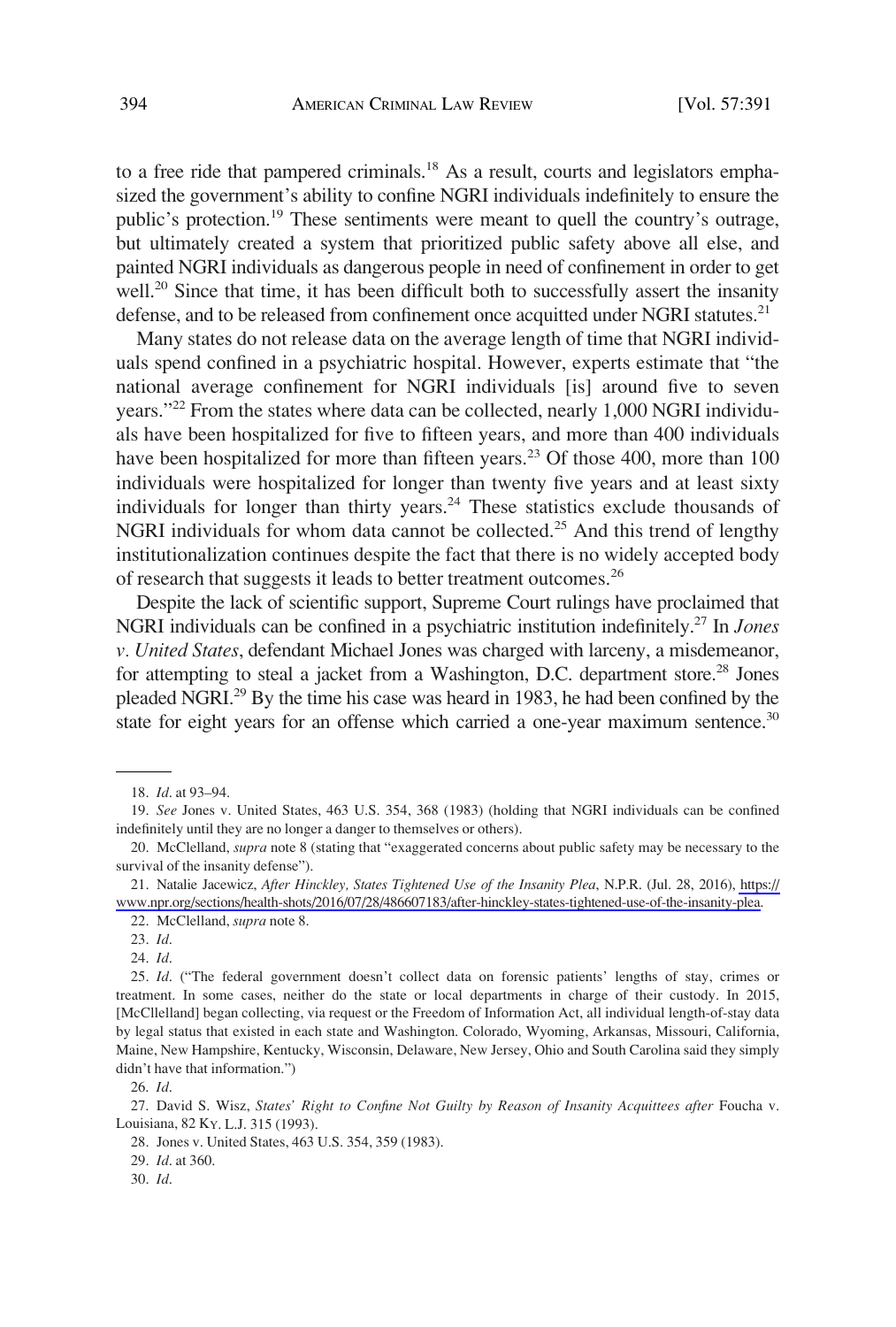Nonetheless, the Supreme Court held that he could still be confned in a psychiatric institution by the state, as his crime constituted an adequate basis for hospitalizing him.<sup>31</sup> Furthermore, the Court found that the commission of a criminal act justified treating Jones differently from those committed under civil commitment laws.<sup>32</sup> While this case has been roundly criticized for limiting the rights of NGRI individuals, it remains good law.33 Given this background and understanding of how public sentiment contributed to tightened NGRI laws, it is important to elaborate on the legal doctrine surrounding NGRI.

### B*. NGRI Doctrine*

To be found NGRI, a defendant must have a mental health condition that so greatly impacts their ability to comprehend their actions that they cannot be held criminally responsible for them.34 There is a common misconception that the insanity defense is often raised, often successful, and often leads to individuals getting off scot-free.<sup>35</sup> In reality, NGRI is raised in about one percent of felony cases and is only successful in fifteen to twenty-five percent of those cases.<sup>36</sup> Separately, an individual can be found incompetent to stand trial if they are not stable enough to participate in the proceedings. $37$  Once the individual regains competency, they are considered rehabilitated and can be tried.38 Alternately, a defendant might be mentally ill but found competent to stand trial to begin with. At either point, once the defendant is found competent, the district attorney can also offer an NGRI plea arrangement, which end up accounting for the vast majority of NGRI cases.<sup>39</sup> If no plea deal exists, however, a defendant's fate will be decided by a jury, who is far less likely to issue a verdict of insanity than judges.<sup>40</sup>

Most states use one of two tests for defining insanity: the M'Naghten standard<sup>41</sup> or the American Law Institute Model Penal Code (ALI) definition.<sup>42</sup> The

41. WEINSTOCK & PIEL, *supra* note 4, at 132–33.

42. Borum & Fulero, *supra* note 34, at 377; *see also* WEINSTOCK & PIEL, *supra* note 4, at 132–33. Note that there is a third rule used only in New Hampshire called the Durham Rule. This rule is also sometimes referred to

<sup>31.</sup> Wisz, *supra* note 27, at 316–17 (1993); *see also Jones*, 463 U.S. at 370 ("We hold that when a criminal defendant establishes by a preponderance of the evidence that he is not guilty of a crime by reason of insanity, the Constitution permits the Government, on the basis of the insanity judgment, to confne him to a mental institution until such time as he has regained his sanity or is no longer a danger to himself or society.").

<sup>32.</sup> Wisz, *supra* note 27, at 316–17.

<sup>33.</sup> *Id*. at 316.

<sup>34.</sup> Randy Borum & Solomon M. Fulero, *Empirical Research on the Insanity Defense and Attempted Reforms: Evidence Toward Informed Policy*, 23 LAW & HUMAN BEHAV. 375, 383 (1999).

<sup>35.</sup> WEINSTOCK & PIEL, *supra* note 4, at 130.

<sup>36.</sup> *Id*.

<sup>37.</sup> *See* D.K.H., *Competence to Plead Guilty and to Stand Trial: A New Standard When a Criminal Defendant Waives Counsel*, 68 VA. L. REV. 1139, 1139–42 (1982).

<sup>38.</sup> *Id*.

<sup>39.</sup> WEINSTOCK & PIEL, *supra* note 4, at 130.

<sup>40.</sup> *Id*. Note that a fnding of NGRI can be made at a bench trial, but in order for a bench trial to take place, the defense, prosecution, and judge must all agree to hold a bench trial. As judges more readily understand the signifcance of a NGRI fnding, they are more likely than a jury to fnd an individual meets the NGRI standard.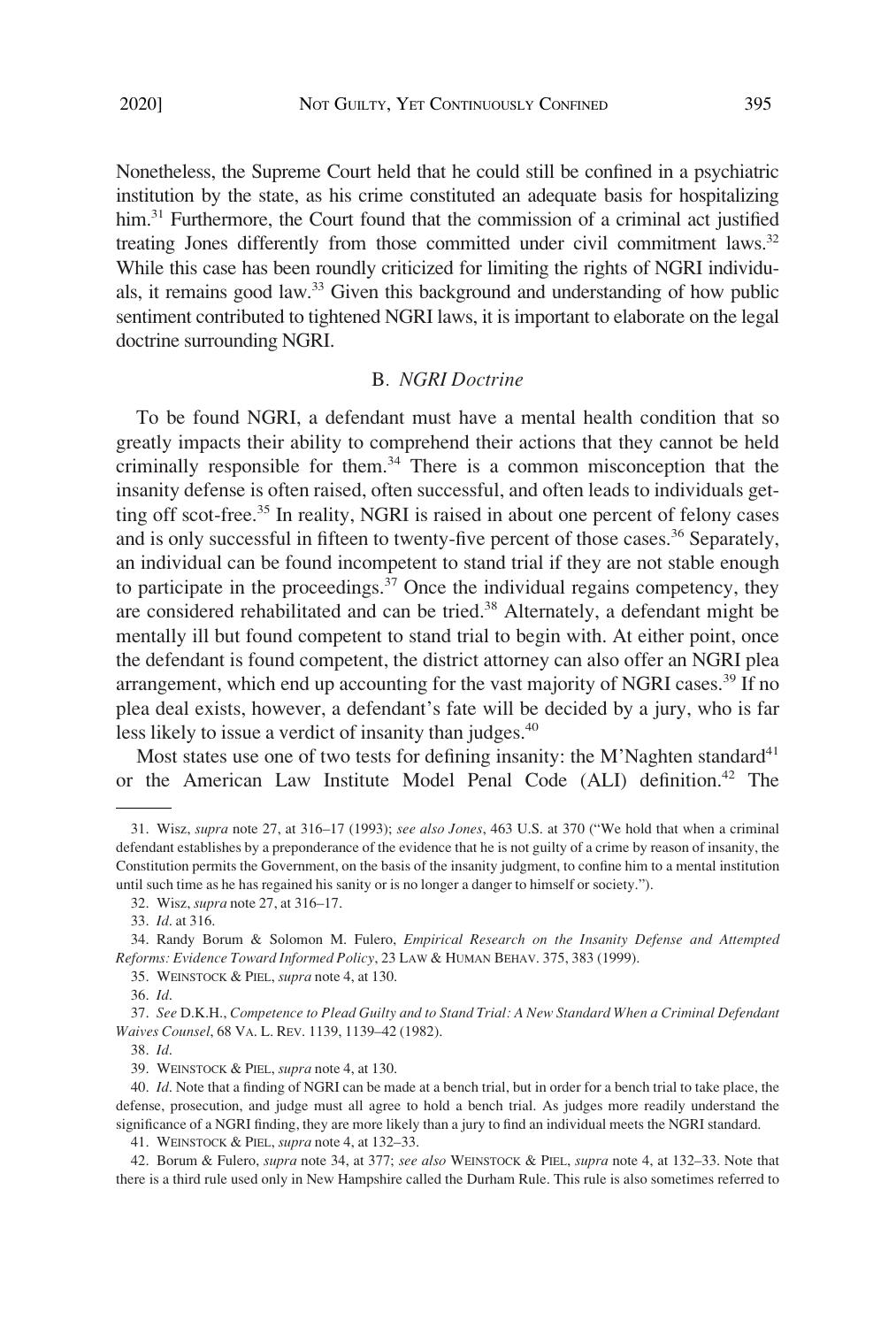M'Naghten test requires proof that the defendant was unable to know right from wrong or unable to appreciate the nature and quality of his actions.<sup>43</sup> By contrast, the ALI standard provides that "a person is not responsible for criminal conduct if at the time of such conduct as a result of mental disease or defect he lacks substantial capacity either to appreciate the criminality [wrongfulness] of his conduct or to conform his conduct to the requirements of the law."<sup>44</sup> The M'Naghten test is considered extremely narrow and has been roundly criticized for only focusing on the ability to know whether one's actions are wrong, compared to the ALI standard which adds a volitional component.<sup>45</sup>

These standards are refective of the premise that the law is not only concerned with individuals' actions, but also with their state of mind.<sup>46</sup> People meeting this narrow defense are not criminally culpable in the eyes of the law.<sup>47</sup> While those found NGRI are not subject to criminal sanctions for their behavior, they are committed to a psychiatric hospital and can be continuously confined.<sup>48</sup>

# C*.* Baxstrom-Jackson *Equal Protection Doctrine*

NGRI doctrine is largely based in the Equal Protection doctrine. Two main cases govern NGRI release under equal protection: *Baxstrom v. Herold*<sup>49</sup> and *Jackson v. Indiana*. 50 In *Baxstrom v. Herold*, Baxstrom was sentenced to prison for assault and then, while serving his penal sentence, was transferred without a hearing to a psychiatric facility.<sup>51</sup> The state then sought to keep Baxstrom at that facility as a civil committee after his sentence was complete, following only a bench hearing.<sup>52</sup> A New York statute enabled this decision, stating that a prisoner could, at the end of his sentence, be civilly committed without the jury trial afforded to all other civil committees.53 The Supreme Court held this to be an equal protection violation, and Baxstrom was entitled to have the procedural hearing generally available to civil committees at the time of commitment.<sup>54</sup>

Courts have extended the holding in *Baxstrom* further, stating "that equal protection requires the standards governing the release of criminal acquittees, who have

as the "product test" and provides that the defendant is not criminally responsible if his unlawful act is the product of a mental disease or defect.

<sup>43.</sup> Borum & Fulero, *supra* note 34, at 377; *see, e.g*., OHIO REV. CODE ANN. §§ 2901.01(A)(14), 2945.391 (West 2019).

<sup>44.</sup> Borum & Fulero, *supra* note 34, at 377 (internal quotation marks omitted).

<sup>45.</sup> *Id*.

<sup>46.</sup> *Id*.

<sup>47.</sup> *Id*.

<sup>48.</sup> *Id*. at 377–78.

<sup>49.</sup> Baxstrom v. Herold, 383 U.S. 107 (1966).

<sup>50.</sup> Jackson v. Indiana, 406 U.S. 715, 729–31 (1972).

<sup>51.</sup> *Baxstrom*, 383 U.S. at 108.

<sup>52.</sup> *Id*.

<sup>53.</sup> *Id*. at 110–11.

<sup>54.</sup> *Id*. at 110.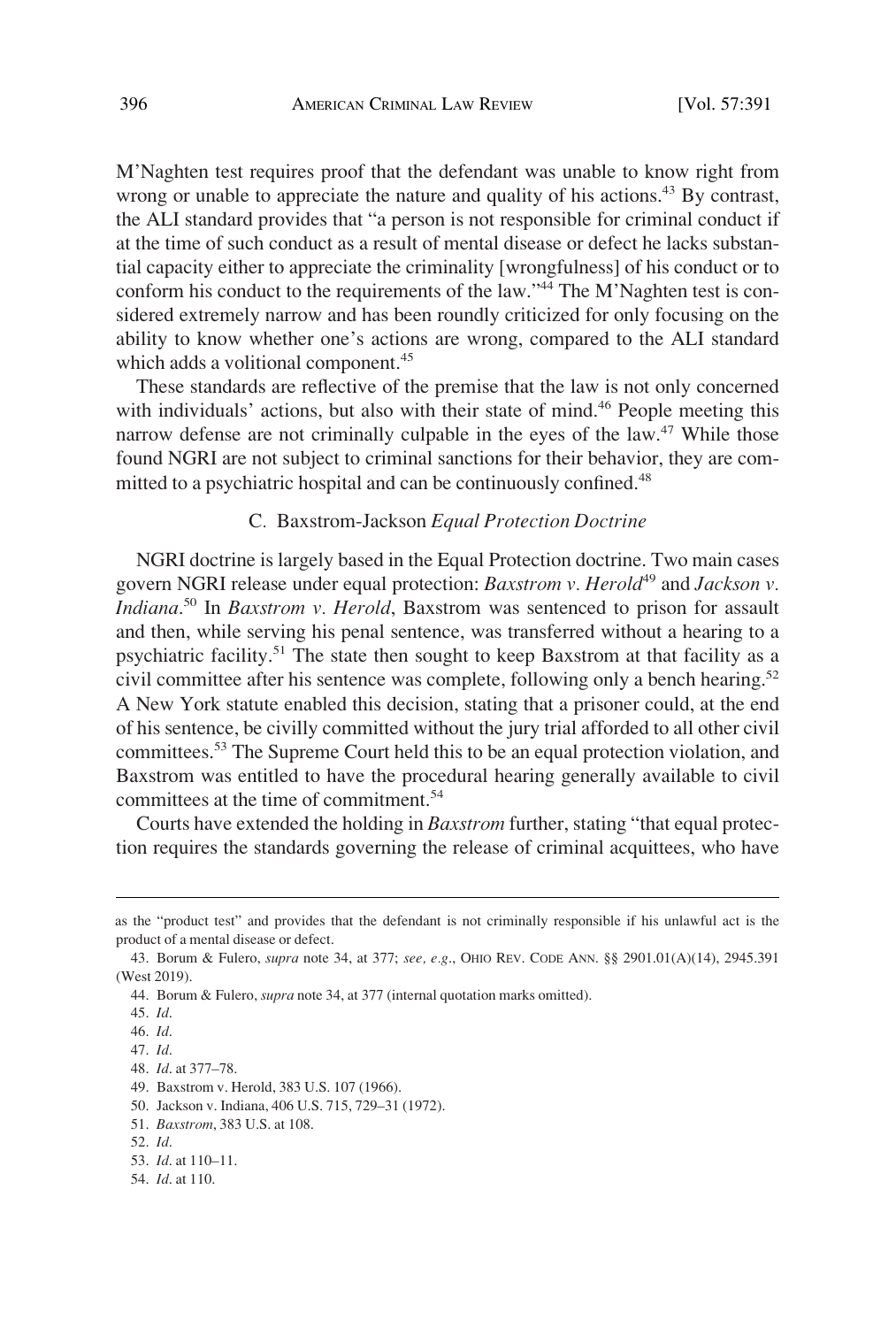been confned for a period equal to the maximum sentence authorized for their crimes, to be substantially the same as the standards applicable to civil committees."55 Notably, the *Baxstrom* court stated that, for the purposes of determining whether an individual is mentally ill and presently dangerous, "there is no conceivable basis for distinguishing the commitment of a person who is nearing the end of a penal term from all other civil commitments."<sup>56</sup>

In *Jackson v. Indiana*, another landmark NGRI equal protection case, the Court stated that indefnite commitment of a criminal defendant solely on account of his incompetency to stand trial violates the Due Process and Equal Protection Clauses.57 Jackson, who was charged with two petty robberies, was found incompetent to stand trial and ordered to be committed until he gained competence.<sup>58</sup> Because it was unlikely that a court would ever fnd him competent, Jackson argued that he had been committed indefnitely without a conviction or even a trial.59

The *Jackson* Court held that the defendant could not "be held more than the reasonable period of time necessary to determine whether there is a substantial probability that he will attain [competency] in the foreseeable future."<sup>60</sup> Moreover, the Court likened release standards for criminal defendants awaiting competency determinations to the release standards for civil committees.<sup>61</sup> The Court explained that if a defendant is unlikely to regain competency in the foreseeable future, "the State must either institute the customary civil commitment proceeding that would be required to commit indefinitely any other citizen, or release the defendant."<sup>62</sup>

The *Jackson* Court expressly applied *Baxstrom*'s holding to release standards.<sup>63</sup> This interaction has been referred to as the "*Baxstrom*-*Jackson* equal protection doctrine."64 This doctrine asserts that release standards for criminal defendants should be substantially the same as the release standards applicable for civil committees.<sup>65</sup> Moreover, this doctrine applies both to those who have served their entire penal sentence and those who are unlikely to gain competency in the foreseeable future.66 The *Baxstrom-Jackson* equal protection doctrine was upheld in *Humphrey v. Cady*, which applied the doctrine to criminal defendants who are

<sup>55.</sup> United States v. Ecker, 543 F.2d 178, 188 n.34, 197 (D.C. Cir. 1976) ("*Baxstrom* holds that even proven criminal conduct does not justify different standards and procedures at the commitment stage . . . .").

<sup>56.</sup> *Baxstrom*, 383 U.S. at 111–12.

<sup>57.</sup> Jackson v. Indiana, 406 U.S. 715, 729–31 (1972).

<sup>58.</sup> *Id*. at 717–19.

<sup>59.</sup> *Id*.

<sup>60.</sup> *Id*. at 738.

<sup>61.</sup> *Id*.

<sup>62.</sup> *Id*.

<sup>63.</sup> *Id*. at 729; *see also* United States v. Ecker, 543 F.2d 178, 197 (D.C. Cir. 1976) ("*Jackson* applies *Baxstrom*'s rationale to release standards as well as commitment standards . . . .").

<sup>64.</sup> *Ecker*, 543 F.2d at 198.

<sup>65.</sup> *Id*. at 188 n.34.

<sup>66.</sup> *Id*. at 198.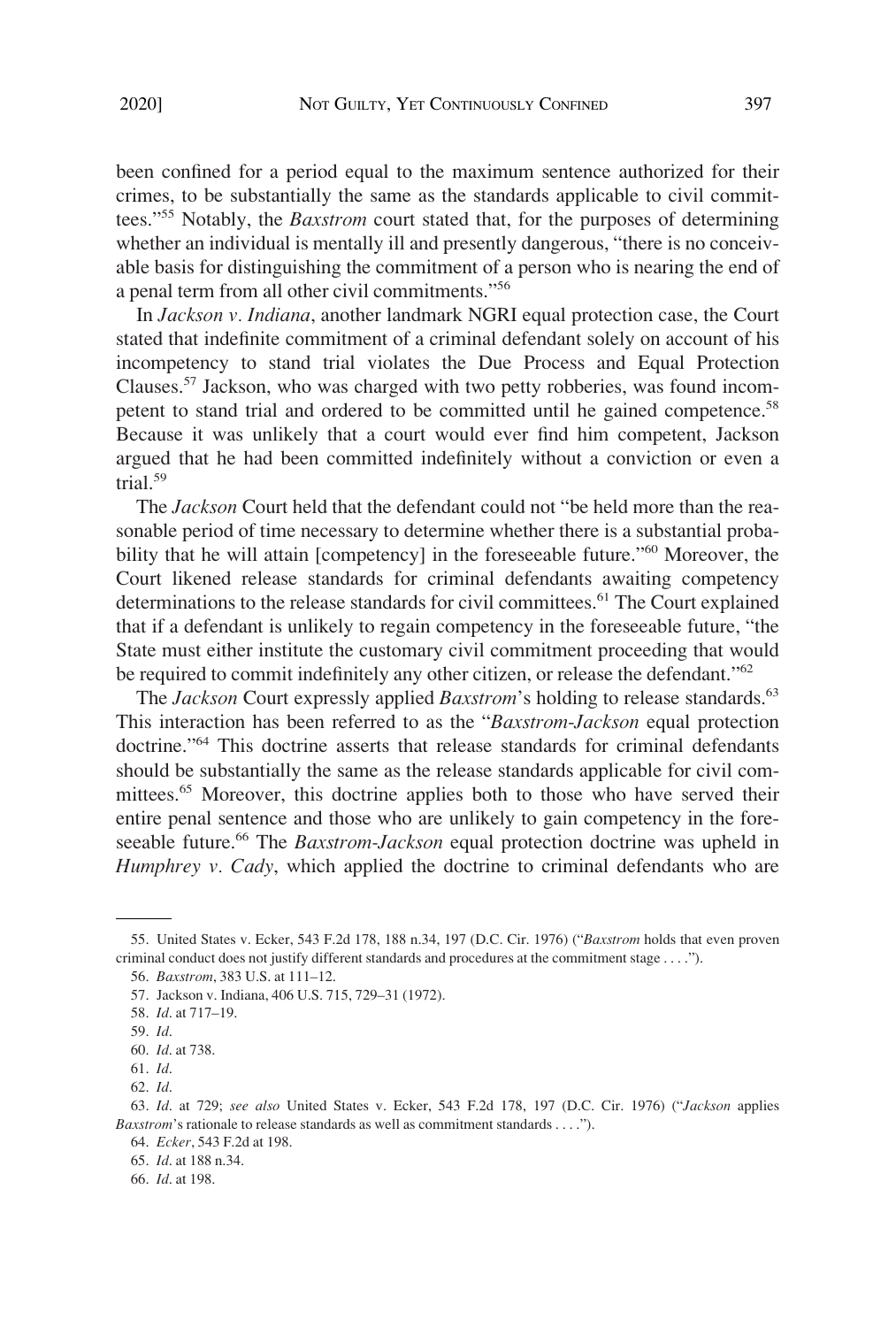committed under NGRI laws for a period longer than the maximum sentence for their crimes.<sup>67</sup>

In addition, lower courts have used the *Baxstrom-Jackson* rationale to come to the conclusion that, upon being committed for a time equal to a maximum sentence, there is no valid reason for distinctions between release standards for committees and acquittees.<sup>68</sup> In *Ecker*, the D.C. Circuit held "that equal protection requires the standards governing the release of criminal acquittees, who have been confned for a period equal to the maximum sentence authorized for their crimes, to be substantially the same as the standards applicable to civil committees."69 The D.C. Circuit concluded that standards governing release for acquittees and committees should be "substantially the same" under equal protection doctrine, drawing from Supreme Court case law leading up to the *Ecker* decision in *Baxstrom*, *Jackson*, and *Humphrey*. 70 Thus, the *Baxstrom-Jackson* doctrine remains good law, and is an area in which the Supreme Court recognized that NGRI individuals and civilly committed individuals are entitled to similar protections.

Moreover, the Supreme Court held in *Jones* that when an NGRI individual has reached their maximum penal sentence they are not automatically entitled to release; the individual still must demonstrate that they are no longer a danger to themselves or others and are not likely to be dangerous in the reasonable future.<sup>71</sup> This high burden seems to confict with the *Baxstrom-Jackson* equal protection doctrine, which stands for the proposition that NGRI individuals should be treated substantially the same as those subject to civil commitments for the purposes of release from confnement.72

### 1. *Jones v. United States* and the Effect on NGRI Release Standards

*Jones v. United States* curtailed the *Baxstrom-Jackson* equal protection doctrine. In *Jones*, the Supreme Court held that the Due Process Clause permitted the government to confne an NGRI individual to a psychiatric institution until such time

<sup>67.</sup> *Ecker*, 543 F.2d at 198. Initially, *Humphrey* was read to stand for the broader premise that a criminal defendant cannot be committed for a period longer than the maximum penal sentence authorized for their crimes. This broad reading of the holding is explicitly overruled by *Jones v. United States*. 463 U.S. 354 (1983). However, *Humphrey v. Cady* is nonetheless a specifc example of applying the *Baxstrom*-*Jackson* doctrine to individuals who have served their penal sentence. 405 U.S. 504 (1972).

<sup>68.</sup> *Ecker*, 543 F.2d at 199 ("Read together, then *Humphrey* and *Jackson* indicate that, once the maximum sentence period has expired, it is unconstitutional to discriminate against an acquittee, as compared with a committee, for purposes of release from indefnite commitment. From that moment on, acquittees and committees appear, in the Court's contemplation, to be on the same footing.").

<sup>69.</sup> *Id*. at 188 n.34.

<sup>70.</sup> *See id*. (citing Jackson v. Indiana, 406 U.S. 715 (1972); *Humphrey*, 405 U.S. at 504; Baxstrom v. Herold, 383 U.S. 107 (1966)).

<sup>71.</sup> Jones v. United States, 463 U.S. 354 (1983).

<sup>72.</sup> United States v. Ecker, 543 F.2d 178, 188 n.34 (D.C. Cir. 1976) ("[W]e recognize that equal protection requires the standards governing the release of criminal acquittees, who have been confned for a period equal to the maximum sentence authorized for their crimes, to be substantially the same as the standards applicable to civil committees.") (citations omitted).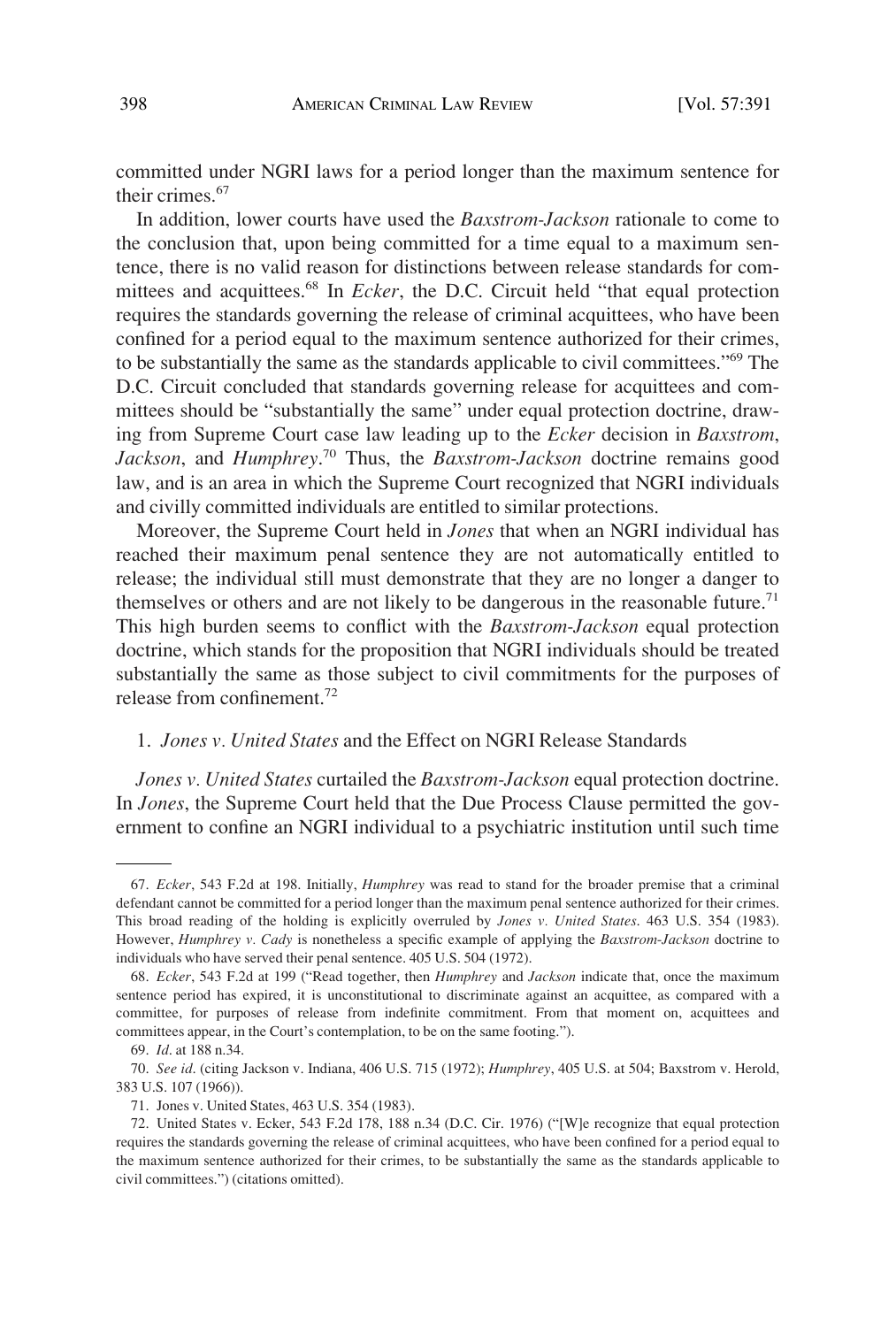as he had regained his sanity or was no longer a danger to himself or society, even for a period longer than the maximum penal sentence.73 Therefore, *Jones* precludes the argument that once an acquittee has served time beyond their maximum penal sentence, they are automatically entitled to release.<sup>74</sup> However, *Jones* does not disrupt the *Baxstrom-Jackson* equal protection doctrine.75 Moreover, *Jones* can be distinguished as it focuses on the moment of initial confnement and does not explicitly address the constitutionality of procedures and standards for release from confnement for NGRI acquittees.

2. *Baxstrom-Jackson* Equal Protection Survives *Jones* and Applies to NGRI Individuals at the Time of Release

Despite the narrowing provided in *Jones*, the *Baxstrom-Jackson* equal protection argument still applies to NGRI release standards. While *Jones* stands for the proposition that it is not unconstitutional for an individual to be committed for an indefnite period of time, it does not explicitly address whether an NGRI individual should be entitled to the same standards and procedures as a civil committee once they have been confned for longer than their maximum penal sentence.76 *Jones*  focuses on the time of *initial* commitment for an NGRI acquittee.77 Indeed, the *Jones* court explicitly states that NGRI individuals and those committed under civil mental health commitment laws can be treated "differently *for purposes of initial commitment*."<sup>78</sup>

Thus, although *Jones* precludes an individual from seeking release from confnement merely because he has served time surpassing his maximum penal sentence, the general principle that standards governing NGRI and civil commitment releases should be substantially the same still remains. *Jones* neither overrules the *Baxstrom-Jackson* equal protection doctrine, nor does it specifcally address the

77. *See Jones*, 463 U.S. at 366 ("[A] fnding of not guilty by reason of insanity is a suffcient foundation for [initial] commitment of an insanity acquittee for the purposes of treatment and the protection of society."); *see also id*. at 387 (Stevens, J., dissenting) (stating that Justice Powell's majority opinion in *Jones* supports the view that the "*initial* confnement of the acquittee is permissible . . . .").

78. *See* Waite v. Jacobs, 475 F.2d 392, 396 (D.C. Cir. 1973); *see also Jones*, 463 U.S. at 364 (stating that since acquittees have been found to be insane at the time they committed a criminal act, that this "certainly indicates dangerousness" and thus justifes treating them differently than civil committees at the time of commitment).

<sup>73.</sup> *Id*.

<sup>74.</sup> *Id*. at 368–69 (stating that NGRI acquittees are not automatically entitled to release merely because they have been hospitalized for a period longer than they would have been incarcerated for if convicted).

<sup>75.</sup> *See id*. at 380 (Brennan, J., dissenting) ("Today's decision . . . does not, however, purport to overrule *Baxstrom* or any of the cases which have followed *Baxstrom*.").

<sup>76.</sup> *See Baxstrom*, 383 U.S. at 111–12 ("[T]here is no conceivable basis for distinguishing the commitment of a person who is nearing the end of a penal term from all other civil commitments."); *See also* United States v. Ecker, 543 F.2d 178, 199 (D.C. Cir. 1976) ("Read together, then *Humphrey* and *Jackson* indicate that, once the maximum sentence period has expired, it is unconstitutional to discriminate against an acquittee, as compared with a committee, for purposes of release from indefnite commitment. From that moment on, acquittees and committees appear, in the Court's contemplation, to be on the same footing.").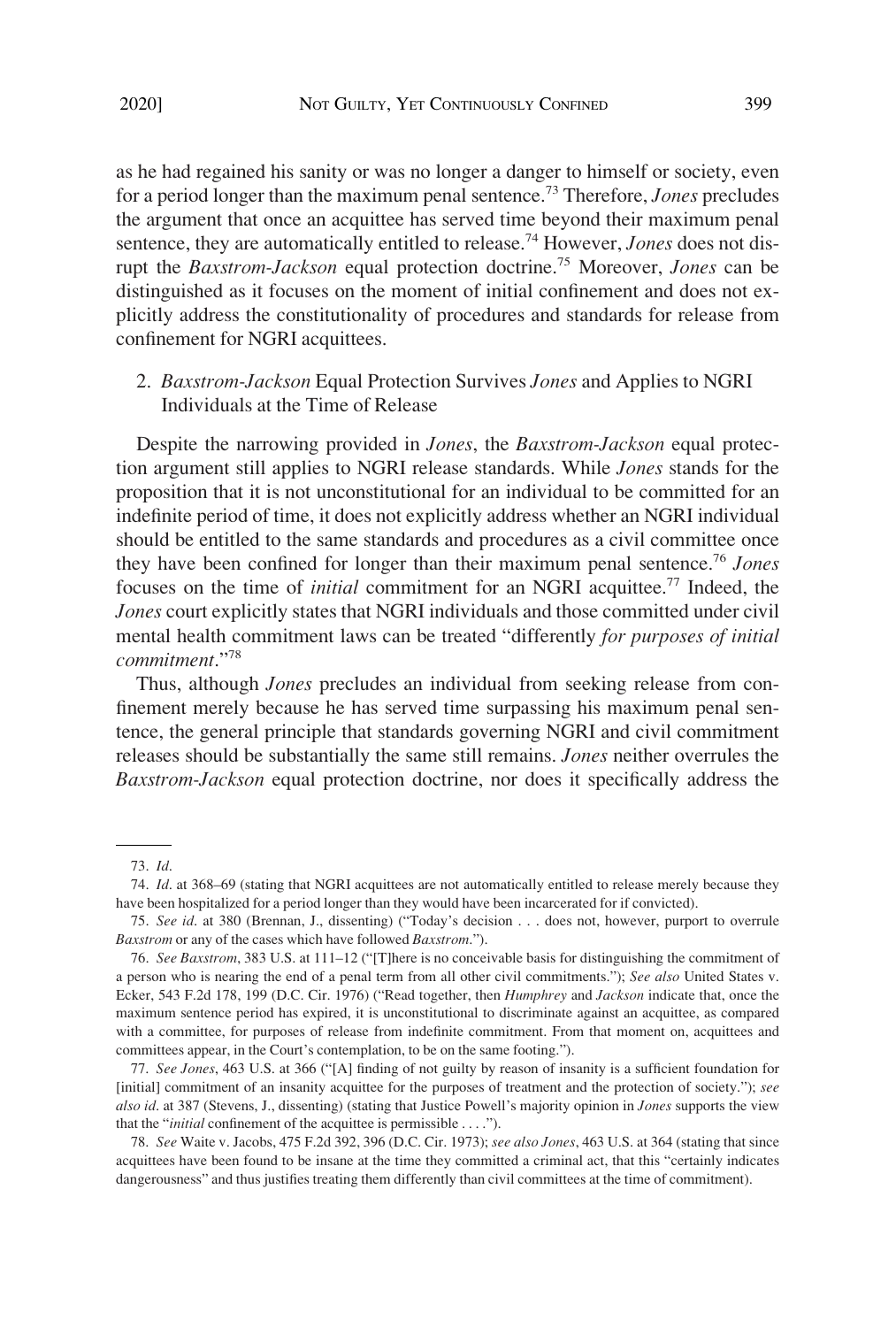proper procedures and standards for acquittee release.<sup>79</sup>

When an individual has served their maximum penal sentence, the present state of equal protection doctrine especially demands that NGRI individuals be afforded the same protections provided in civil proceedings. Thus, this Note advocates for a conversion to civil commitment standards once an NGRI individual has served their penal sentence. At the time their maximum legal sentence expires, NGRI individuals pose no more danger to society than any other individual reaching the end of their sentence.<sup>80</sup> Having been designated NGRI, they will have served time even in the absence of guilt, and should be transferred back into the community on conditional release as early as possible, so they can receive adequate treatment in a supportive environment. As put by lower courts applying the equal protection doctrine to NGRI cases:

[I]t seems to us that, after the expiration of the period for which an acquittee might have been incarcerated had he been convicted, it may be irrational, within the meaning of equal protection doctrine, to distinguish between an acquittee and a committee. Acquittees who have been confned for that period, therefore, may be entitled to treatment no different from that afforded committees.<sup>81</sup>

# D*. Individuals Found NGRI are Continuously Confned for Periods Longer than the Maximum Penal Sentence for their Crimes*

The *Baxstrom-Jackson* equal protection doctrine still applies to individuals who are committed pursuant to NGRI statutes. Yet, under the current structure of NGRI laws, it is increasingly diffcult for individuals to be released from confnement. Indeed, individuals found NGRI often spend more time in confinement compared with other criminal defendants.<sup>82</sup> This is due in part to the fact that the standard governing release for NGRI individuals is based on whether the individual will be dangerous to themselves or others in in the future.<sup>83</sup>

In addition, because of the holding in *Jones*, an NGRI individual must show they are no longer dangerous in order to gain release even if they have surpassed

83. *See, e.g*., D.C. Code 24-§ 501(e) (2008) (stating the court may grant an acquittee release if such person has recovered his sanity, that such person will not in the reasonable future be dangerous to himself or others, *and* in the opinion of the superintendent, the person is entitled to his unconditional release from the hospital).

<sup>79.</sup> *See Jones*, 463 U.S. at 380–82.

<sup>80.</sup> *See* Lamparello, *supra* note 7, at 488–89.

<sup>81.</sup> *Waite*, 475 F.2d at 395. Note that the term "acquittee" refers to an individual found NGRI.

<sup>82.</sup> *See* Joseph H. Rodriguez et al., *The Insanity Defense Under Siege: Legislative Assaults and Legal Rejoinders*, 14 RUTGERS L.J. 397, 403–04 (1983) (stating that NGRI defendants spend twice as long in confnement as people convicted of similar charges); *see also* Steadman et al., BEFORE AND AFTER HINCKLEY: EVALUATING INSANITY DEFENSE REFORM 59, 94 (The Guilford Press, 1993) (fnding in California, defendants found NGRI in cases of violent offense spend twice as long in confnement as those convicted).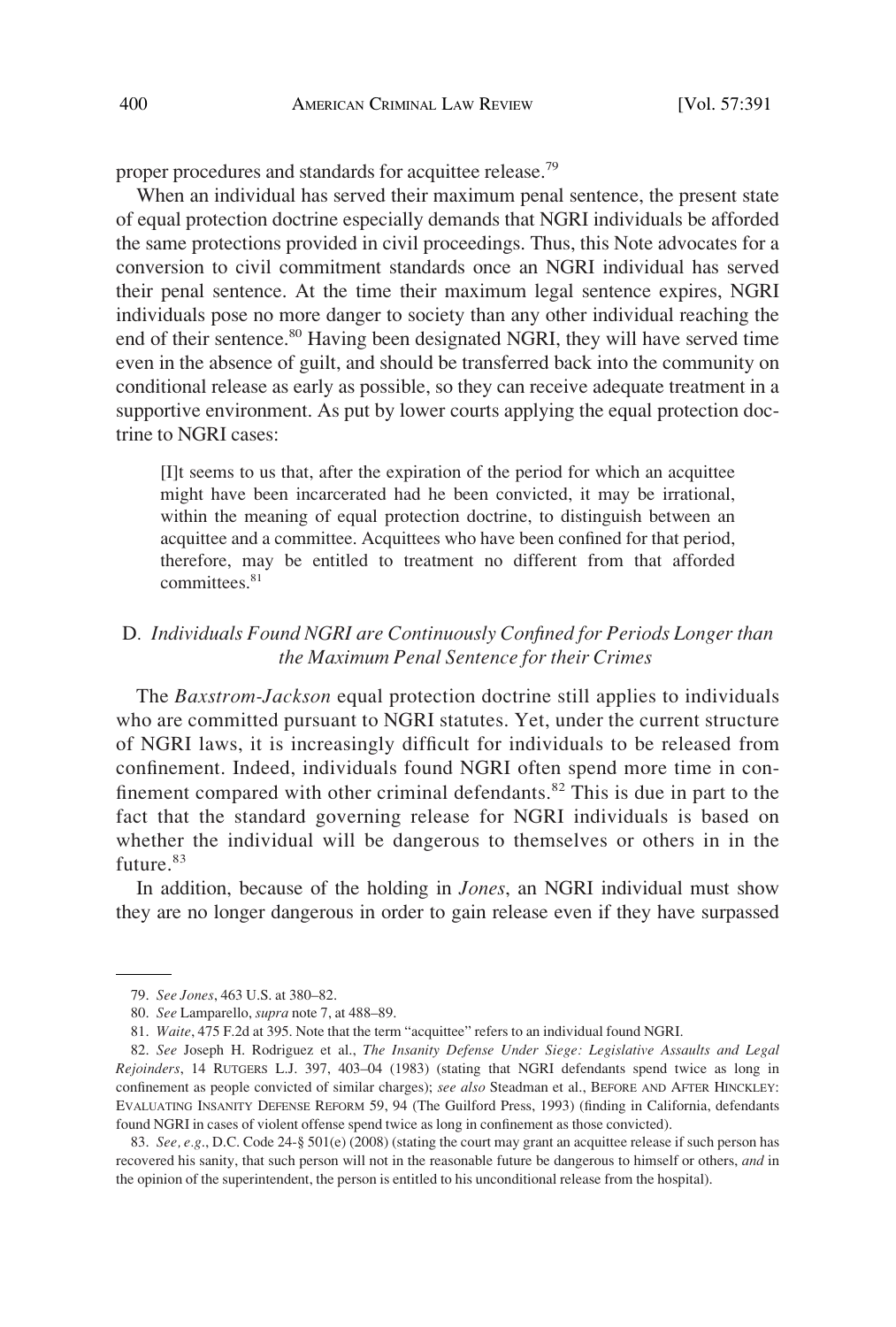the maximum penal sentence they would have served in prison. $84$  Thus, although the *Baxstrom-Jackson* doctrine states civil and criminal mental health commitments should be substantially the same, the Court also held that to protect public safety, criminal defendants must disprove dangerousness to be granted relief.<sup>85</sup>

As a result of the tension between these holdings, current NGRI laws place the burden of proving eligibility for release on the defendant, and procedures for gaining release are far higher than they are for those individuals committed under civil mental health commitment statutes.<sup>86</sup> Courts justify this disparity by arguing that NGRI individuals are inherently more dangerous, and thus the potential threat to the public is higher. $87$  As a result, NGRI individuals can be confined for a period longer than if they would have gone to jail without pleading NGRI.<sup>88</sup> This means that the insanity defense, a defense initially designed to recognize that people with mental health conditions who commit crimes are not criminally culpable, can confne people for periods longer than prisons. Despite the fact that they are legally not guilty, people with mental health conditions who have committed crimes are detained in mental health institutions continuously until they can prove that they are no longer a danger to society.

When individuals who are not guilty because of a mental health condition are confned for a longer time than individuals who are guilty, it is an indication that our NGRI laws are not functioning for the purpose they were originally designed. NGRI laws meant to protect a class of people who are not criminally responsible have instead become a mechanism that confnes individuals indefnitely. As such, reforming the insanity defense is crucial to ensuring acquittees can receive treatment and be reintegrated into community mental health settings. Achieving such reform will necessitate altering standards for NGRI release in alignment with Supreme Court precedent and ensuring treatment for NGRI individuals comports with modern public health policy.

# II. REFORMING THE INSANITY DEFENSE

This discussion frst explores possible reforms for the insanity defense including (a) assigning the burden of proof to the government and (b) ensuring that

<sup>84.</sup> Jones v. United States, 463 U.S. 354 (1983).

<sup>85.</sup> *See Jones*, 463 U.S. at 370 (holding that an NGRI individual can be confned in a mental institution until they are able to demonstrate they are no longer a danger to society).

<sup>86.</sup> *Compare* D.C. Code § 24-501(e) (2008) (stating the court may grant an acquittee release if such person has recovered his sanity, that such person will not in the reasonable future be dangerous to himself or others, *and*  in the opinion of the superintendent, the person is entitled to his unconditional release from the hospital), *with*  D.C. Code § 21-545(b)(1) (stating that for civil committees if a person is not mentally ill *or* is not likely to injure himself or others as a result of mental illness, the court *shall* dismiss the petition and order the person's release).

<sup>87.</sup> *See Jones*, 463 U.S. at 364 (stating that since acquittees have been found to be insane at the time they committed a criminal act, that this "certainly indicates dangerousness" and thus justifes treating them differently than civil committees at the time of commitment).

<sup>88.</sup> James Ellis, *The Consequences of The Insanity Defense: Proposals to Reform Post-Acquittal Commitment Laws*, 35 CATHOLIC UNIV. L. REV. 961, 1019 (1986).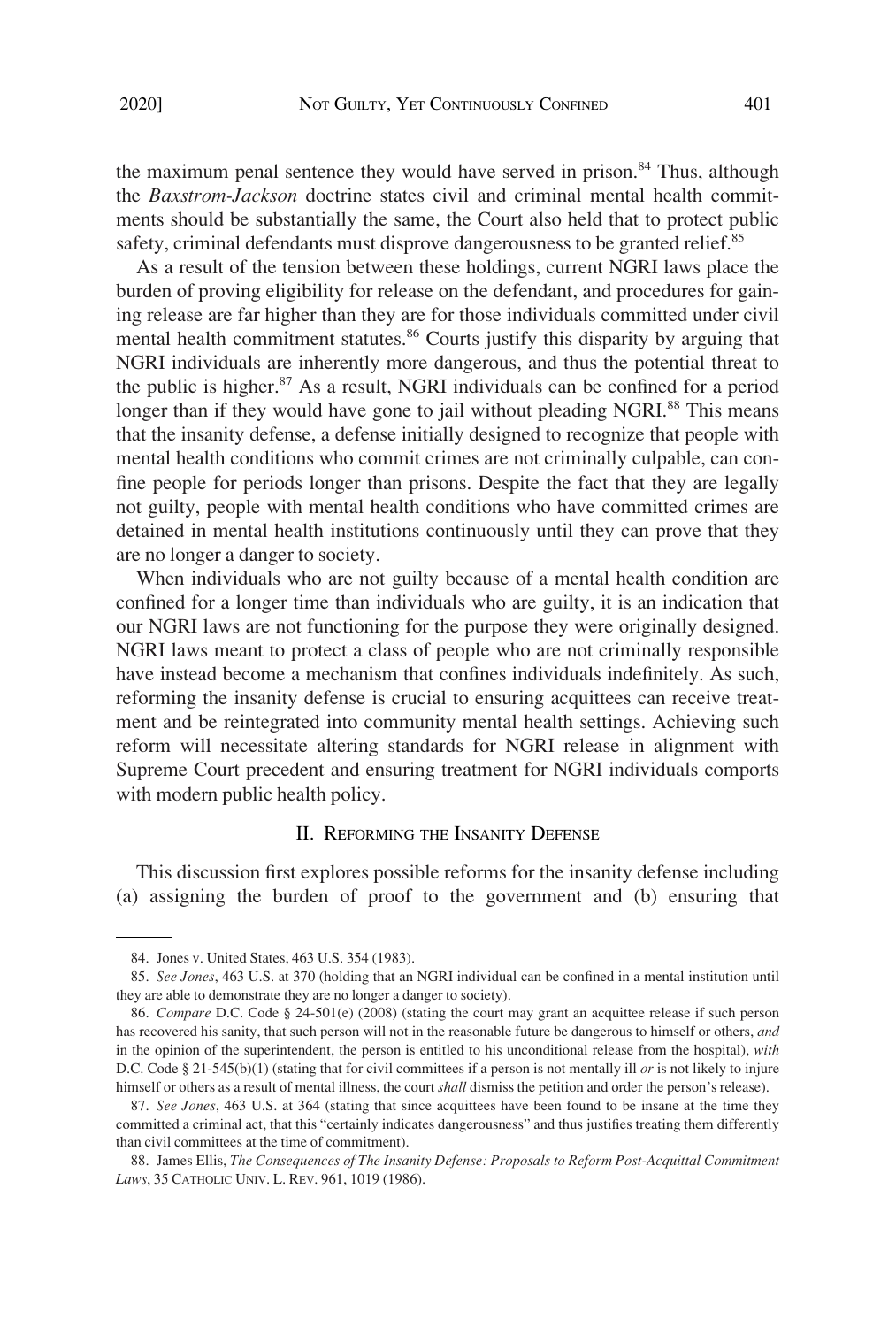procedural protections afforded to NGRI individuals are substantially the same as those provided under civil mental health commitment laws. In addition, this section discusses how a concern with public safety has been prioritized when determining whether an NGRI individual should be released. This in turn contributes to an underutilization of models that have proven effective in supporting NGRI individuals in community settings like conditional release programs, supportive housing, and supervision by mental health courts. Finally, this section argues that, especially when NGRI confnement exceeds an individual's maximum penal sentence, the standards for release back into the community should be substantially the same as the standards for civil commitments. This argument is supported by a discussion of Supreme Court case law, and analysis of how this precedent might be used through strategic litigation to advance reform of the insanity defense.

#### A*. Continued Confnement Should be a Burden Borne by the Government*

The legal standards for release create an uphill battle for NGRI individuals arguing for conditional release. In determining release for those found NGRI, the individual found NGRI has the burden of proof. $89$  If the court finds by a preponderance of the evidence that the individual is entitled to his release from custody, either conditional or unconditional, the court must order a change in the conditions of his release or other relief it deems appropriate.<sup>90</sup> By contrast, in civil proceedings, the government must demonstrate by clear and convincing evidence that an individual is mentally ill and dangerous in order to detain them.<sup>91</sup> Thus, not only is the standard of proof different (preponderance of the evidence versus clear and convincing evidence), but the burden is placed on the government in civil commitments and on the defendant in NGRI cases. Moreover, the NGRI statute gives courts more fexibility to deny release, whereas the commitment statute sets a higher threshold for detaining an individual. $92$ 

Not surprisingly, prosecutors and judges generally believe the burden of proof should be borne by the defense, while public defenders and private attorneys believe the government should bear the burden of proving cause for continued confinement.<sup>93</sup> Clinically, the research is mixed as to whether changing the burden of

<sup>89.</sup> *See, e.g*., 18 U.S.C. § 17(b). Under 18 U.S.C. § 17(b), the burden has been shifted to the defendant to prove the defense of insanity by clear and convincing evidence.

<sup>90.</sup> *See, e.g*., D.C. Code § 24-501(d)(2)(B).

<sup>91.</sup> *See, e.g*., D.C. Code § 21-545(b); *see also Jones*, 463 U.S. at 366–67.

<sup>92.</sup> *Compare* D.C. Code Ann. § 24-501(e) (West 2008) (stating the court may grant an acquittee release if such person has recovered his sanity, that such person will not in the reasonable future be dangerous to himself or others, *and* in the opinion of the superintendent, the person is entitled to his unconditional release from the hospital); *with* D.C. Code Ann. § 21-545(b)(1) (stating that for civil committees if a person is not mentally ill *or* is not likely to injure himself or others as a result of mental illness, the Court *shall* dismiss the petition and order the person's release).

<sup>93.</sup> Borum & Fulero, *supra* note 34, at 381.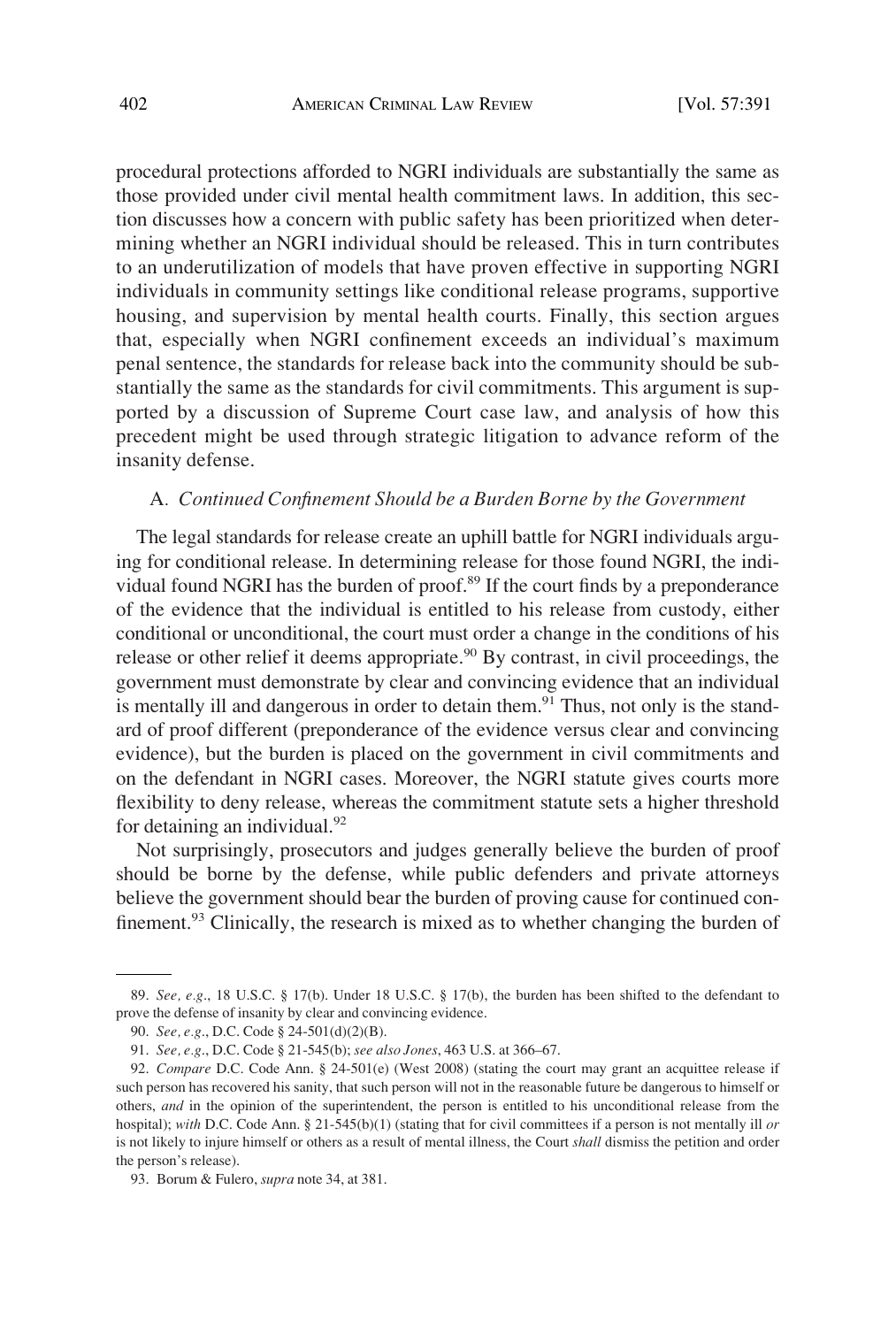proof reduces the number of individuals confined under NGRI laws.<sup>94</sup> Yet, as has been discussed, current equal protection doctrine dictates that NGRI individuals should be treated substantially the same as those committed under civil commitment procedures.<sup>95</sup> By this logic, the burden of proof for both civil committees and NGRI acquittees should be the same.<sup>96</sup>

Once an individual is being considered for release and they have reached their maximum penal sentence, equal protection demands NGRI individuals be treated the same as civil committees. This in turn means that the burden of proof should lie with the government, not the defendant, and the standard should be clear and convincing.

# B*. NGRI Individuals Should Receive Substantially the Same Procedural Protections as Those Under Civil Mental Health Commitment*

Not only is the burden of proof more diffcult for NGRI individuals compared with those confned under civil commitment laws, but there are generally fewer procedural protections in place under NGRI laws. Procedural protections are typically more explicit in civil commitment statutes. $97$  For example, in civil cases:

The chief clinical officer . . . shall immediately release the person from the emergency detention in a hospital if, at any time during the detention, a psychiatrist or qualifed psychologist at the hospital or the Department certifes that, based on an examination, it is his opinion that the person is no longer mentally ill to the extent that the person is likely to injure himself or others if not presently detained or that the person could be treated in a less restrictive setting.<sup>98</sup>

No such procedures are found in NGRI statutes. In fact, release for NGRI individuals is left to the discretion of judges who consider clinical psychiatric evaluations,

<sup>94.</sup> *See id*. at 382 ("In a naturalistic study in Hawaii, Pasewark, Parnell, and Rock (1994) found that shifting the burden of persuasion from the prosecution to the defendant did not reduce the frequency or success rate of the insanity plea. However, [other researchers] conducted a similar study in Georgia and New York, which shifted the burden of persuasion to the defendant and the standard of proof to 'preponderance of the evidence." Both states showed a signifcant decrease in the rate of insanity pleas.'").

<sup>95.</sup> *See* Baxstrom v. Herold, 383 U.S. 107, 111–12 (1966). Notably, the *Baxstrom* court stated for the purposes of determining whether an individual is mentally ill and presently dangerous, "there is no conceivable basis for distinguishing the commitment of a person who is nearing the end of a penal term from all other civil commitments."

<sup>96.</sup> Notably, there are two different standards that are often discussed in the context of NGRI law. The frst is the standard for fnding an individual NGRI at the time of initial confnement. The second is the standard for determining when to release an individual NGRI back into the community. This section focuses on the latter standard. *Jones v. United States*, 463 U.S. 354, 355 (1983), addresses the time of initial confnement but does not explicitly address the constitutionality of procedural standards for release.

<sup>97.</sup> *Compare* D.C. Code Ann. §§ 21-545.01(g), 21-546 (stating explicit times at which an individual must be reevaluated for release); *with* D.C. Code Ann. § 24-501(e) (West 2008) (stating the court has the fnal determination regarding eligibility for release, and neither least restrictive means of treatment nor regular psychiatric reviews are explicitly considered in the statutory text).

<sup>98.</sup> D.C. Code Ann. § 21-527(b)(1).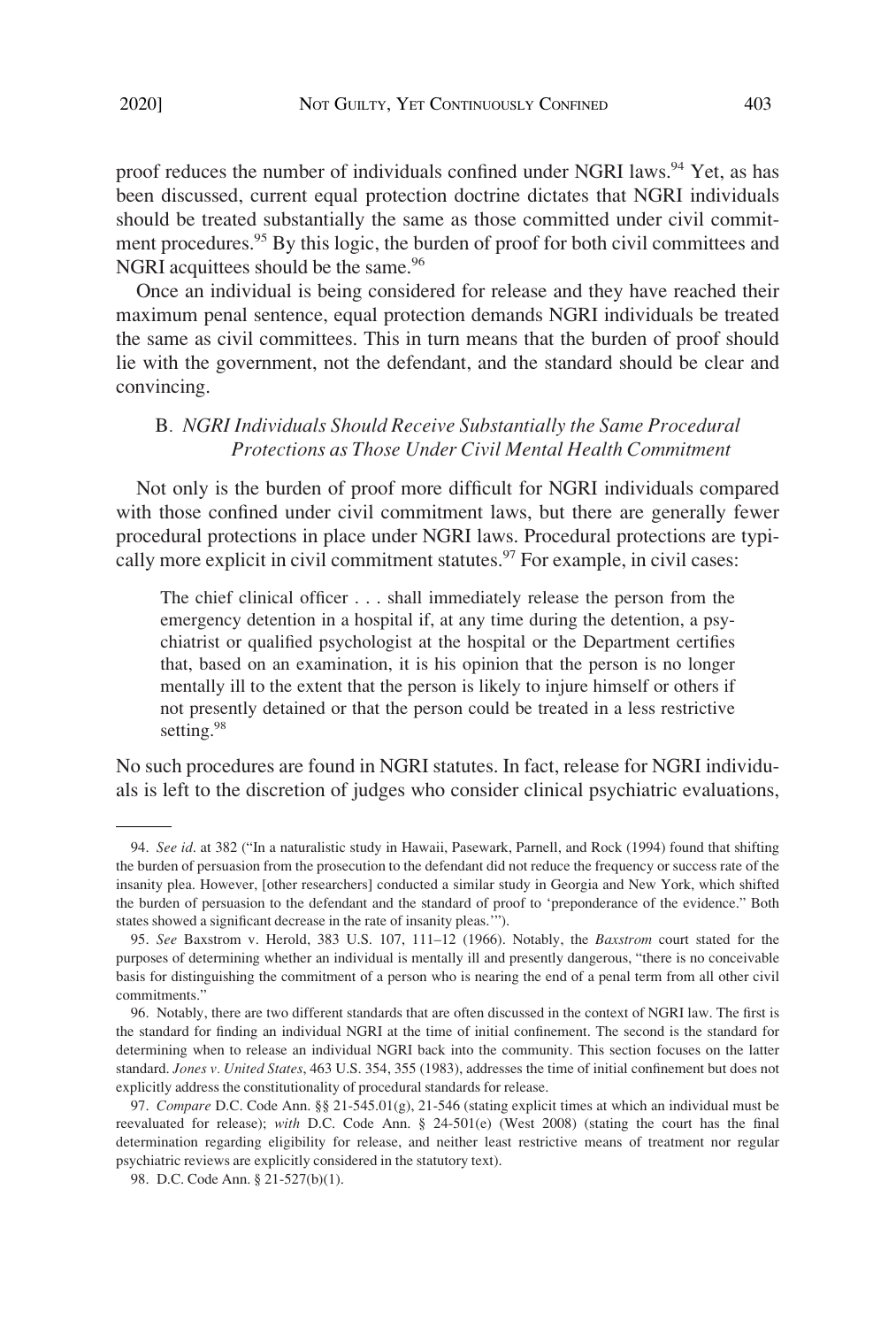but need not follow a psychiatrist recommendation.<sup>99</sup> Civil commitment cases are typically afforded far more procedural protections as the release date approaches compared with NGRI cases.100 This disparity in procedural protections for NGRI individuals compared to civil commitments is less justifable once an NGRI individual has served their penal sentence. Indeed, a 1992 Supreme Court case held that when the original basis for confnement no longer exists, due process entitles NGRI individuals to constitutionally adequate procedures.<sup>101</sup> The Court found that the required civil commitment proceedings when an individual can no longer be held as an insanity acquittee in a mental hospital are constitutionally adequate procedures.102

However, because of confusion in interpreting Supreme Court case law<sup>103</sup> and because of a continued emphasis on public safety, $104$  most state laws have stayed the same and continue to provide broad discretion to judges to determine when an individual is no longer a danger and can be released.<sup>105</sup> More explicit protections in NGRI statutes are needed both to limit judicial discretion, and to comport with equal protection doctrine.

# C*. The Presumption that NGRI Individuals Threaten Public Safety Should be Reexamined*

One reason that NGRI individuals are confned for lengthy periods is the legitimate concern for recidivism and public safety, couched by the belief that individuals found NGRI are nonetheless still dangerous. Indeed, courts often justify differences in standards for civil mental health commitments and NGRI commitments because they "accord[] with the widely and reasonably held view that insanity acquittees constitute a special class that should be treated differently from other candidates for commitment."106 Because of this, individuals found NGRI are only

<sup>99.</sup> *See generally* W. Neil Gowensmith et al., *Field Reliability Infuences Field Validity: Risk Assessments of Individuals Found Not Guilty by Reason of Insanity*, 29 J. PSYCH. ASSES. 786, 786 (2017).

<sup>100.</sup> *Compare* 21 D.C. Code Ann. §§ 545.01(g), 546 (stating that civil committees are afforded a review of their case every 90 days as well as in the fnal 30 days of their commitment, during which an mental health professional assesses the committee's eligibility for release, including whether the committee is being treated in the least restrictive way); *with* D.C. Code Ann. § 24-501(e) (West 2008) (stating the court has the final determination regarding eligibility for release, and neither least restrictive means of treatment nor regular psychiatric reviews are explicitly considered in the statutory text).

<sup>101.</sup> Wisz, *supra* note 27, at 317.

<sup>102.</sup> Foucha v. Louisiana, 504 U.S. 71, 79 (1992).

<sup>103.</sup> Wisz, *supra* note 27, at 332–33.

<sup>104.</sup> *Id*. at 333.

<sup>105. 105.</sup> *See, e.g*., CA. PENAL CODE § 1026 ("If the jury fnds the defendant guilty, or if the defendant pleads only not guilty by reason of insanity, the question whether the defendant was sane or insane at the time the offense was committed shall be promptly tried, either before the same jury or before a new jury in the discretion of the court."). Furthermore, depending on the sanity of the defendant, the court can impose a criminal sentence, direct that the defendant be committed to the State Department of State Hospitals or any other appropriate public or private treatment facility, or the court may order the defendant placed on outpatient status pursuant to Title 15.

<sup>106.</sup> *See* Jones v. United States, 463 U.S. 354, 370 (1983).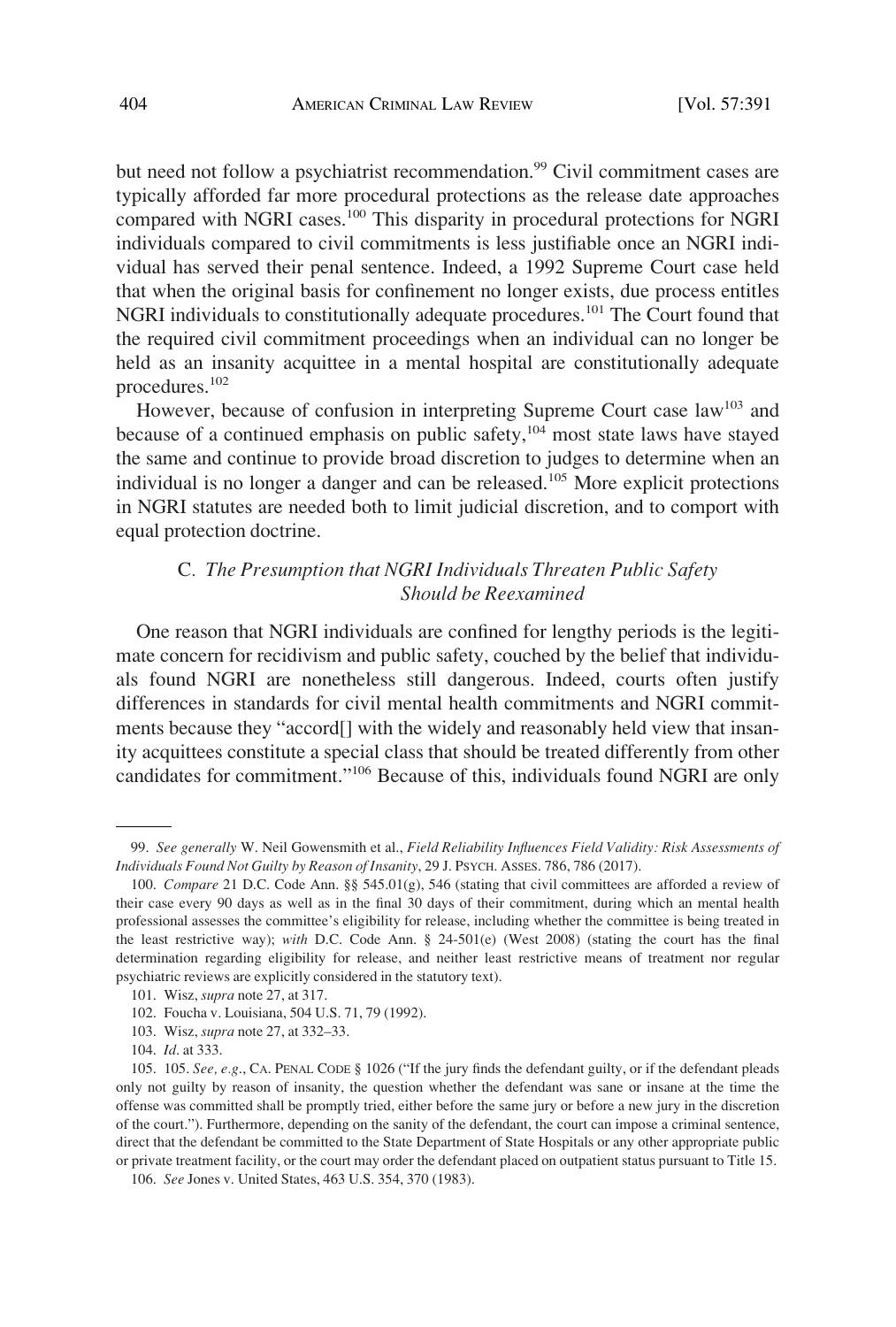released when they are no longer considered a danger to themselves or others in the foreseeable future. $107$ 

Though the 'dangerousness' standard is the current law, judicial views surrounding the notion that NGRI individuals are inherently more dangerous than those committed under civil laws have evolved.<sup>108</sup> This is, in part, because the clinical research on the efficacy of risk assessment is mixed.<sup>109</sup> Indeed, recent studies have demonstrated that clinical risk assessment predictions of violent behavior have a limited ability to predict actual outcomes once an NGRI individual is conditionally released.110 A recent study compared offenders with and without mental illness and found that general risk factors ultimately predicted recidivism rather than any particular risk factor associated with having a mental health condition.<sup>111</sup> In other words, even though NGRI individuals are continually confned based on the presumption that their continued mental illness presents a danger to the public, mental illness is not an adequate predictor for either violence or recidivism. $112$ 

In addition, courts have challenged the notion that commission of a crime is necessarily linked to future dangerousness.<sup>113</sup> For instance, many courts have held that when an NGRI statute requires an independent showing of dangerousness, committing the crime in question is not itself sufficient to establish the element of dangerousness.<sup>114</sup> Despite this, NGRI laws continue to use the dangerousness standard as a guide. Typically, individuals are not released unless their mental health condition is stable and they are unlikely to pose a danger to the community.

111. *See* Jennifer Skeem et al., *Offenders with Mental Illness Have Criminogenic Needs, Too: Toward Recidivism Reduction*, 38 LAW & HUM. BEHAV. 212, 221 (2014).

114. *See* Jackson v. Indiana, 406 U.S. 715, 728 (1972) ("The statute appears to require an independent showing of dangerousness . . . Insofar as it may require such a showing, the pending criminal charges are insufficient to establish it . . . .").

<sup>107.</sup> *See, e.g*., D.C. Code Ann. § 24-501(e) (West 2008).

<sup>108. 108.</sup> In one of the frst cases after Foucha v. Louisiana, 504 U.S. 71, 79 (1992) was decided, a Kansas Court of Appeals held that it was unconstitutional for a statute to provide for indefnite confnement based solely on a fnding of dangerousness. *See* In re Noel, 838 P.2d 336 (Kan. Ct. App. 1992).

<sup>109.</sup> *See* Michael J. Vitacco et al., *Reconsidering Risk Assessment with Insanity Acquittees*, 42 LAW & HUM. BEHAV. 403, 404 (2018).

<sup>110.</sup> *See id*. at 409; *see also* Adam Lamparello, *Using Cognitive Neuroscience to Predict Future Dangerousness*, 42 COLUM. HUM. RTS. L. REV. 481, 488–91 (2010) (arguing that attempting to predict future dangerousness in NGRI acquittees is unreliable); Norko, et al., *supra* note 7, at 430–31; Michael J. Vitacco, et al., *supra* note 7, at 346 (fnding that the vast majority of these individuals successfully maintain their conditional release without further incident and advocating for moving insanity acquittees from the hospital environment to a supportive community environment).

<sup>112.</sup> *See id*; *see also* Lamparello *supra* note 7, at 488–91.

<sup>113.</sup> *See* Jackson v. Indiana, 406 U.S. 715, 728 (1972); *see also* Baxstrom v. Herold, 383 U.S. 107, 114 n.5 (1966) (classifying the oppositions attempts to establish *Baxstrom* as dangerous because of the criminal tendencies refected in his criminal record as "arbitrary"); Waite v. Jacobs, 475 F.2d 392, 396 (D.C. Cir. 1973) ("After confnement for that term, and in most cases much earlier, even a person who was fully accountable for a crime is free to rejoin the community. It follows, therefore, that the acquittee's substantially lesser [criminal] responsibility should have no bearing on his continued confnement after the maximum sentence period. That is not to say that the acquittee must be released even if he is mentally ill and dangerous, but rather that his continued confnement, and the procedures governing it, cannot be justifed by reference to his partial responsibility for a prohibited act.").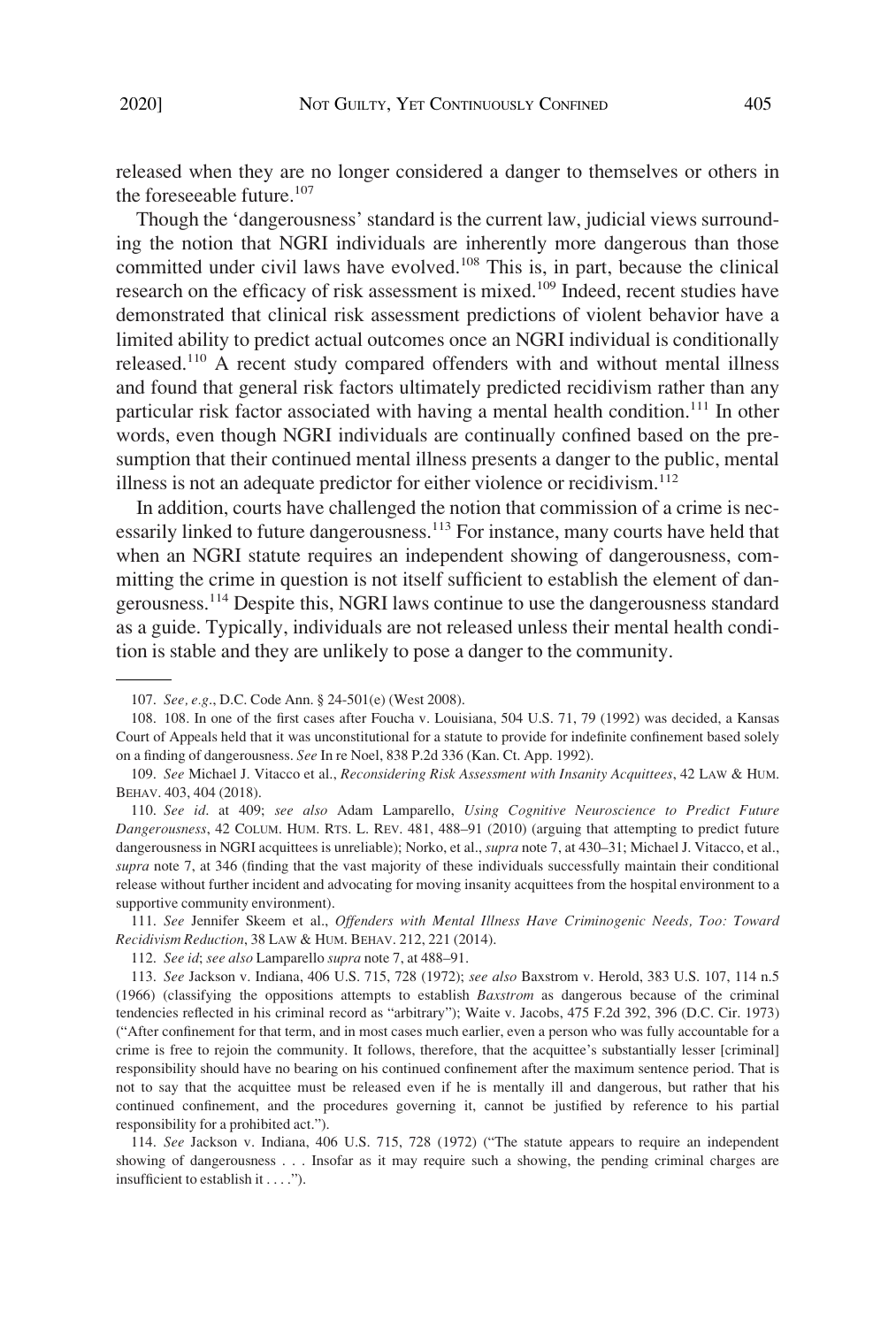# D. *NGRI Individuals are Successfully Treated in Less Restrictive Ways in Community Settings*

Instead of confning NGRI individuals in inpatient settings for long periods of time, such individuals should be treated in community settings earlier. This discussion explores how treatment in traditional community outpatient mental health settings promotes individual autonomy, is more cost-effective, and promotes recovery.<sup>115</sup> In addition, this discussion demonstrates how conditional release programs providing supervision of NGRI individuals have proven effective in many states,  $116$  especially when paired with a supportive housing environment.<sup>117</sup> Finally, this section examines how modern mental health courts can oversee treatment noncompliance, and are effective in helping individuals remain compliant with their conditional release protocol, avoiding recidivism $118$ 

## 1. Conditional Release

Instead of confning individuals found NGRI in hospitals long past their maximum penal sentence, the system should assess an individual's recovery with the goal of placing them into empirically supported conditional release programs. When an individual is conditionally released, they can safely continue their treatment in the community under supervision.<sup>119</sup> They are required to follow mandated conditions such as residential programming, therapeutic and psychiatric services, supervision, and restrictions on association and movement.<sup>120</sup> For example, NGRI individuals on release are often forbidden from associating with known criminals, possessing weapons, or visiting businesses whose primary purpose is the sale of alcohol.<sup>121</sup> While on conditional release, all psychiatric care occurs on an outpatient basis<sup>122</sup>

122. *Id*.

<sup>115.</sup> *See generally* Ronald J. Smith, et al., *Forensic Continuum of Care with Assertive Community Treatment (ACT) for Persons Recovering From Co-Occurring Disabilities: Long-Term Outcomes*, 33 PSYCHIATRIC REHABILITATION J. 207, 207–17 (2010) (fnding that treating NGRI individuals acquitted of violent crimes in assertive community treatment settings had strong results in preventing criminal recidivism in addition to achieving improved mental health and quality of life).

<sup>116.</sup> *See, e.g*., Norko, et al., *supra* note 7, at 423.

<sup>117.</sup> *See generally* Leila Salem et al., *Supportive Housing and Forensic Patient Outcomes*, 39 LAW & HUM. BEH. 311, 318 (2014).

<sup>118.</sup> *See generally* De Matteo & Davis, *supra* note 12, at 1791–92.

<sup>119.</sup> Norko, et al., *supra* note 7, at 425.

<sup>120.</sup> *Id*.

<sup>121.</sup> *Id*.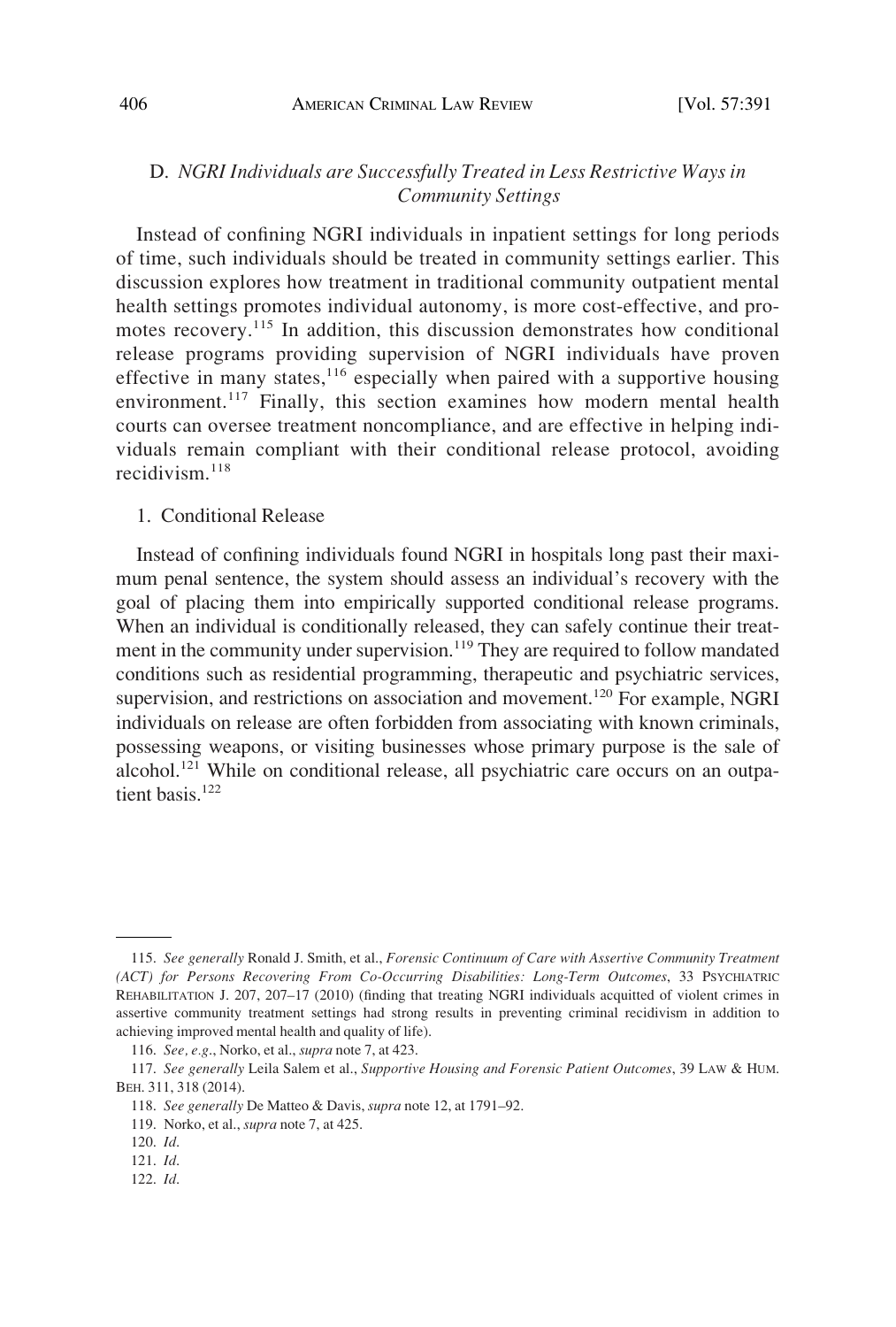Conditional release has been a successful program in many states.<sup>123</sup> In a study done in Connecticut, for example, two-thirds of individuals on conditional release were able to successfully maintain their release status.<sup>124</sup> Revocation of conditional release was typically on account of clinical reasons, such as a need for periodic inpatient psychiatric treatment, rather than any criminal wrongdoing.<sup>125</sup> In addition, the vast majority of individuals on conditional release were also not rearrested in the community  $(83.7\%)$ , with 91% not rearrested for a felony charge.<sup>126</sup> This cuts against the presumption that those found NGRI are dangerous or likely to reoffend, and further illuminates why conditional release should be considered as an option for treatment far earlier than it currently is. Planning for an individual's release is crucial to the successful reentry of individuals with mental health conditions back into the community.<sup>127</sup> Unfortunately, most individuals are released without addressing their needs for treatment, supervision, and housing.<sup>128</sup>

# 2. Supportive Housing

Individuals with a mental health condition who are conditionally released may need to live in a supportive housing environment in order to transition back into the community and promote social integration.<sup>129</sup> Supportive housing is defined as housing with "on-site professional support intended to address daily living skills, implement better routines, increase awareness of mental illness, and promote vocational and educational engagement."130 A study in Canada showed that individuals placed in independent housing following a conditional discharge were two-and-ahalf times more likely to commit a new offense, nearly three times more likely to commit an offense against a person, and almost one-and-a-half times more likely to be readmitted for psychiatric treatment compared with individuals residing in supportive housing.<sup>131</sup> Despite these outcomes, individuals face great barriers to accessing housing due to the stigma associated with the NGRI label.<sup>132</sup> More public education is needed to continue to encourage supportive housing for individuals conditionally released after being found NGRI, as a supportive housing

<sup>123.</sup> *See* Vitacco, et al., *supra* note 109 (demonstrating signifcantly lower recidivism rates in states that provide conditional release programs for insanity acquittees in Oregon, Georgia, Virginia, Wisconsin and Maryland); *see also* Norko, *supra* note 7, at 439 (showing two thirds of NGRI acquittees were able to successfully maintain their conditional release without further incident).

<sup>124.</sup> *Id*. at 439.

<sup>125.</sup> *Id*.

<sup>126.</sup> *Id*.; *see also* Vitacco, et al., *supra* note 7, at 349–54 (showing that the vast majority of NGRI individuals successfully maintain their conditional release without further incident and advocating for moving insanity acquittees from the hospital environment to a supportive community environment).

<sup>127.</sup> SLATE & JOHNSON, *supra* note 13, at 333.

<sup>128.</sup> *Id*.

<sup>129.</sup> Salem et al., *supra* note 117, at 318.

<sup>130.</sup> *Id*. at 312.

<sup>131.</sup> *Id*. at 311.

<sup>132.</sup> *Id*. at 311.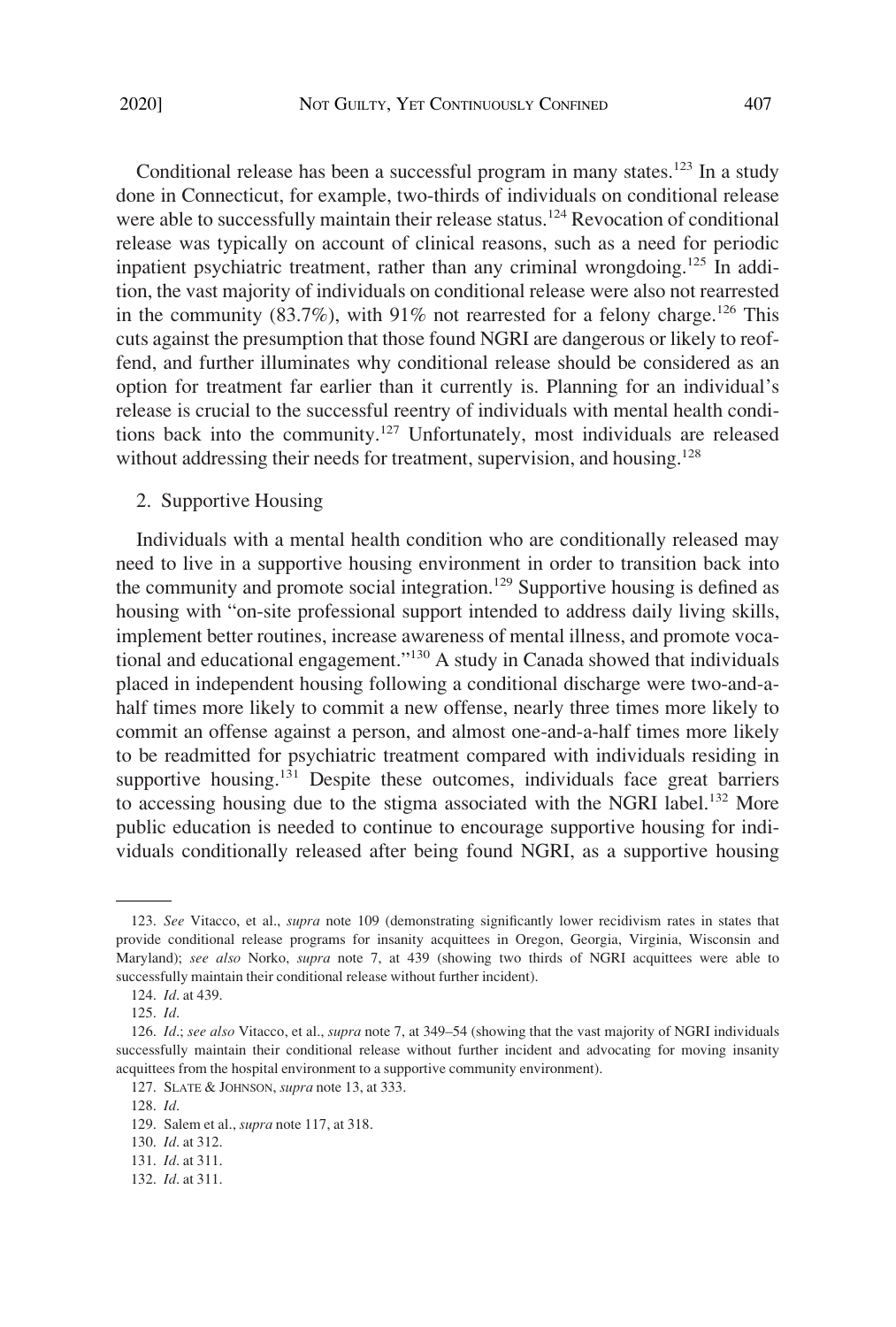environment has the potential to reduce hospitalizations, increase housing stability, and reduce incarcerations of mentally ill individuals living in the community.<sup>133</sup>

Part of the success of supportive housing is due to the social integration and peer support gleaned in a supportive housing environment.<sup>134</sup> Many supportive housing environments offer peer specialists, individuals with mental illness who have been successful in their recovery.<sup>135</sup> Studies have found that supportive housing environments that include group peer-based activities in their housing program allow individuals with serious mental illness to develop better strategies for engaging in healthy lifestyle changes, and increase social connectedness.136 Overall, supportive housing environments decrease psychological distress and contribute to better health outcomes.<sup>137</sup>

# 3. Addressing Treatment Noncompliance in Mental Health Courts

Beginning with just four mental health courts in 1997, the number of mental health courts in the United States has grown to over 300 as of this writing, with programs found in almost every state.<sup>138</sup> Mental health courts are treatmentoriented, problem-solving courts that divert mentally ill offenders from the criminal justice system into court-mandated, community-based treatment programs.<sup>139</sup> Mental health courts strive to protect society through the use of therapeutic jurisprudence and promote treatment with the overall goal of ending the revolving door of persons with mental illness through the criminal justice system.<sup>140</sup> They accomplish this by using problem solving techniques that de-emphasize punitive approaches and instead focus on treatment.<sup>141</sup>

Mental health courts, therefore, are well equipped to monitor treatment protocol and can assign parole offcers and clinical supervisors alike to ensure a defendant is complying with the court's order. This makes mental health courts a better environment than criminal courts to supervise an NGRI individual should they have problems adhering to their treatment plan required by conditional release. Mental health courts are a more supportive environment that focus on providing the

<sup>133.</sup> *See id*. at 312; *see also* David Novosad et al., *Statewide Survey of Living Arrangements for Conditionally Released Insanity Acquittees*, 32 BEHAV. SCI. LAW 659, 664 (2014).

<sup>134.</sup> *See* Kathleen O'Hara et al., *Developing a Peer-Based Healthy Lifestyle Program for People with Serious Mental Illness in Supportive Housing*, 7 TRANSLATIONAL BEHAVIORAL MEDICINE 793, 800–01 (2017).

<sup>135.</sup> *Id*.

<sup>136.</sup> *Id*.

<sup>137.</sup> Annette Crisanti et al*., A Longitudinal Analysis of Peer-Delivered Permanent Supportive Housing: Impact of Housing on Mental and Overall Health in an Ethnically Diverse Population*, 14 PSYCHOL. SERV. 141, 149–50 (2017).

<sup>138.</sup> Justice Center: The Council of State Governments, Mental Health Courts, https://csgjusticecenter.org/ [mental-health-court-project/](https://csgjusticecenter.org/mental-health-court-project/) (last visited Nov. 14, 2019).

<sup>139.</sup> National Institute of Justice, *Adult Mental Health Courts*, https://www.crimesolutions.gov/ [PracticeDetails.aspx?ID=34](https://www.crimesolutions.gov/PracticeDetails.aspx?ID=34) (last visited Nov. 14, 2019).

<sup>140.</sup> SLATE & JOHNSON, *supra* note 13, at 133.

<sup>141.</sup> *Id*.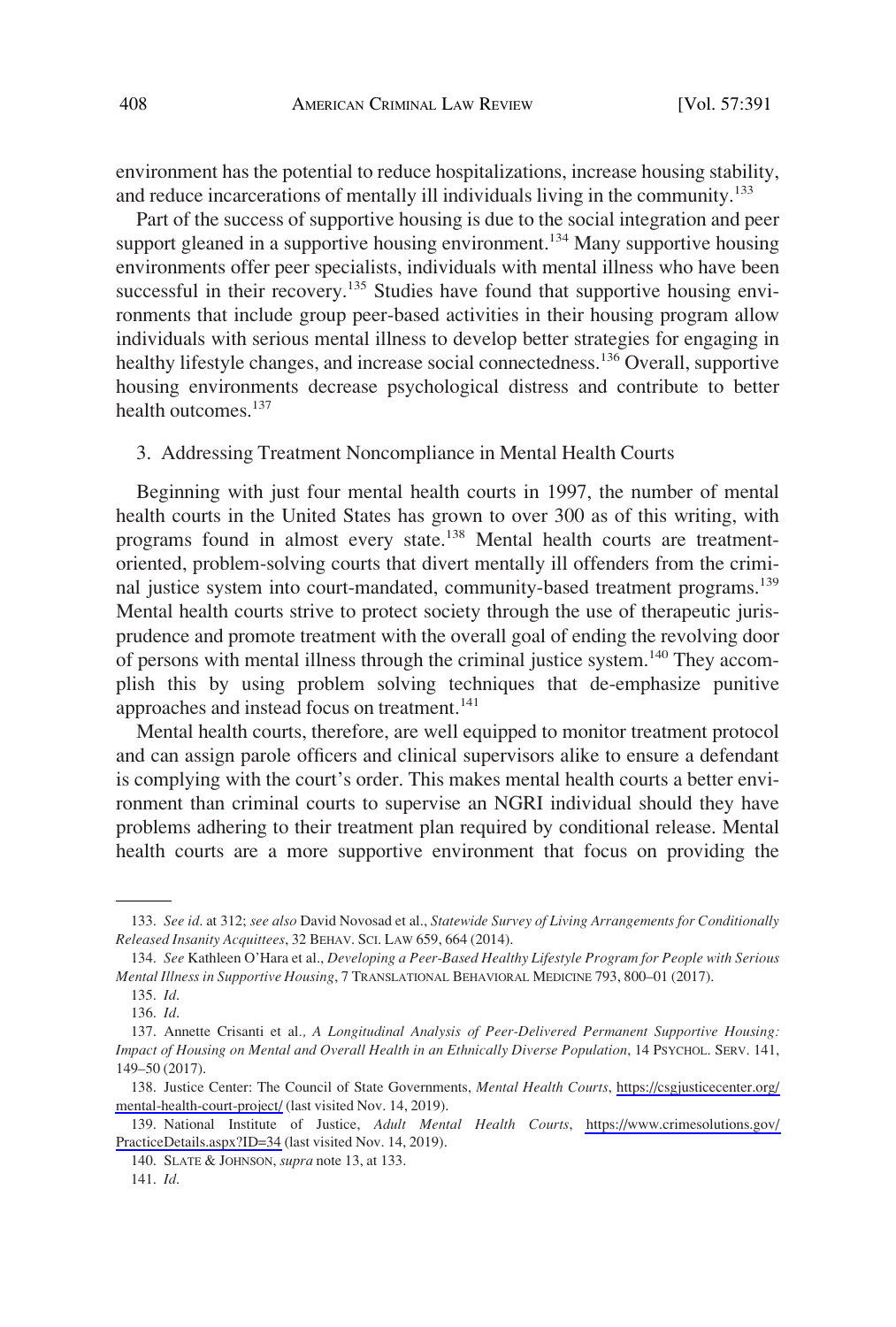individual with treatment plans. In addition, mental health courts have been found to reduce costs as well as rates of recidivism.<sup>142</sup> Thus, using mental health courts in conjunction with supportive release programs may be the best approach to keeping NGRI individuals compliant with their conditional release, saving the justice system money and reducing the chance of conditional release revocation.<sup>143</sup> Indeed, while more research is needed to understand the clinical efficacy of this emerging practice, studies have reported favorable recidivism outcomes for participants in mental health courts.<sup>144</sup>

# E. *Achieving Reform Through Strategic Litigation*

Litigation is an integral aspect of achieving NGRI reform. Future cases will need to clarify the present state of Supreme Court case law as applied to NGRI release standards and establish precedent for individuals who have served their maximum penal sentence. Supreme Court precedent currently provides that NGRI individuals are not automatically entitled to release once they have served their maximum penal sentence.<sup>145</sup> However, this precedent left intact a long-standing equal protection doctrine<sup>146</sup> which demands that NGRI individuals be afforded the same protections provided in civil proceedings. $147$  This body of law explicitly requires that once an NGRI individual has served their maximum penal sentence, their release should be governed by substantially the same laws as those under civil commitment statutes.<sup>148</sup> Yet, since the Supreme Court has never directly answered this question, most states have continued on without any substantial reform to their NGRI laws. Indeed, most states do not even consider the maximum penal sentence

<sup>142.</sup> De Matteo & Davis, *supra* note 12, at 1792.

<sup>143.</sup> *See* John Cummings, *The Cost of Crazy: How Therapeutic Jurisprudence and Mental Health Courts Lower Incarceration Costs, Reduce Recidivism, and Improve Public Safety*, 56 LOY. L. REV. 279, 299–300 (2010) ("Bonneville County [mental health court] in Idaho saw a 98% drop in the number of psychiatric hospitalizations and a 90% drop in incarcerations of program participants . . . an evaluation of 236 participants in the King County, Washington [mental health court] reported that in the year proceeding graduation from the program, participants are 75% less likely to reoffend"); *see also* Ilan Melnick, *Passageway: A Novel Approach to Conditional Release*, 34 BEHAV. SCI. & LIT. 396 (2016) (describing how a conditional release program served as a cost saving mechanism for the state of Florida).

<sup>144.</sup> Laura N. Honegger*, Does the Evidence Support the Case for Mental Health Courts?: A Review of the Literature*, 39 LAW & HUM. BEH. 478, 484–86 (2015).

<sup>145.</sup> Jones v. United States, 463 U.S. 354, 355 (1983) ("An insanity acquittee is not entitled to his release merely because he has been hospitalized for a period longer than he could have been incarcerated if convicted.").

<sup>146.</sup> *See Jones*, 463 U.S. at 380 (Brennan, J., dissenting) ("Today's decision . . . does not, however, purport to overrule *Baxstrom* or any of the cases which have followed *Baxstrom*.").

<sup>147.</sup> *See* Baxstrom v. Herold, 383 U.S. 107 (1966) ("[T]here is no conceivable basis for distinguishing the commitment of a person who is nearing the end of a penal term from all other civil commitments.").

<sup>148. 148.</sup> *See id*. at 111–12; *see also* United States v. Ecker, 543 F.2d 178, 199 (D.C. Cir. 1976) ("Read together, then *Humphrey* and *[Baxstrom v.] Jackson* indicate that, once the maximum sentence period has expired, it is unconstitutional to discriminate against an acquittee, as compared with a committee, for purposes of release from indefnite commitment. From that moment on, acquittees and committees appear, in the Court's contemplation, to be on the same footing.").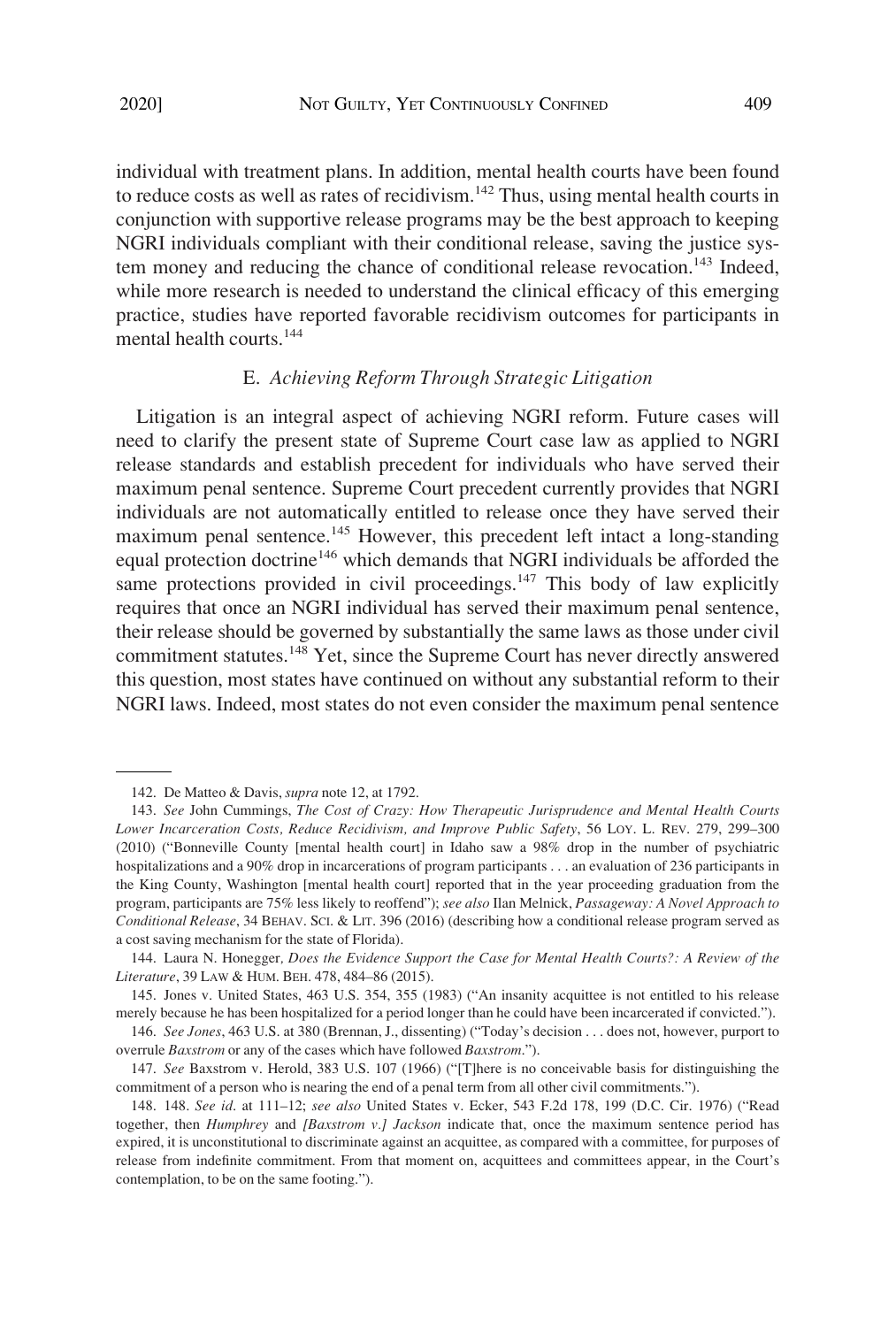when determining whether to release an NGRI individual.<sup>149</sup> This seems to run directly afoul of guidance by the Supreme Court that commands jurisdictions to treat NGRI individuals substantially the same as civil mental health commitments once they reach their maximum penal sentence.<sup>150</sup> This chasm between Supreme Court guidance and state implementation of outdated NGRI release standards begs for strategic litigation.

Even if strategic litigation efforts successfully argue that NGRI individuals must be confned pursuant to civil commitment laws once their maximum penal sentence has elapsed, this would only go so far to reform the insanity defense. Most problematically, many individuals who plead NGRI face long maximum penal sentences for their crimes, $151$  so this proposed reform would not completely prevent long detentions. However, the strategy of attacking an open question of law is one that can be used to advance social reform. Here, attacking the maximum penal sentence would use gaps in the current law as an opening to set new precedent to build from in future litigation.

If this issue were to reach the Supreme Court, it would be the frst time since *Foucha* in 1992 that the Court has dealt with it. Scientifc understanding of the effects of long-term commitment on the ability to treat mental health conditions has advanced greatly since that time<sup>152</sup> and would prompt involvement and advice from the scientifc community. Furthermore, if we were able to add this new precedent to NGRI law, states would be forced to re-examine and change their local laws. Establishing this new precedent for NGRI release standards is an important start in addressing broader NGRI reform and can serve as a building block for future litigation.

#### **CONCLUSION**

The ideas of insanity and dangerousness rely on outdated assumptions about individuals with mental health conditions—designations that fail to account for our scientifc knowledge about mental health. The law has a long way to go in reforming treatment of NGRI individuals. Procedurally, NGRI individuals are

<sup>149.</sup> *See Jones*, 463 U.S. at 370 n.20. *Jones* cites a 1980's survey of commitment statutes, and notes that only one state enacted into law the requirement that an insanity acquittee be released following expiration of his hypothetical maximum criminal sentence. This has certainly changed since the *Jones* court ruling, and presently, at least twelve states consider the maximum penal sentence when determining the length of commitment for an acquittee.

<sup>150.</sup> United States v. Ecker, 543 F.2d 178, 188 n.34, 197 (D.C. Cir. 1976) ("*Baxstrom* holds that even proven criminal conduct does not justify different standards and procedures at the commitment stage . . . .").

<sup>151.</sup> *See, e.g*., McClelland, *supra* note 8 (describing a case where the defendant was charged with frst-degree murder, facing 25 years to life).

*See, e.g*., Mental Health America, *Position Statement 22: Involuntary Mental Health Treatment*, 152. 152. M.H.A. (March 7, 2015), [https://www.mhanational.org/issues/position-statement-22-involuntary-mental-health](https://www.mhanational.org/issues/position-statement-22-involuntary-mental-health-treatment#_ednref1)[treatment#\\_ednref1](https://www.mhanational.org/issues/position-statement-22-involuntary-mental-health-treatment#_ednref1) ("[I]nvoluntary treatment should only occur as a last resort and should be limited to instances where persons pose a serious risk of physical harm to themselves or others in the near future and to circumstances when no less restrictive alternative will respond adequately to the risk.").